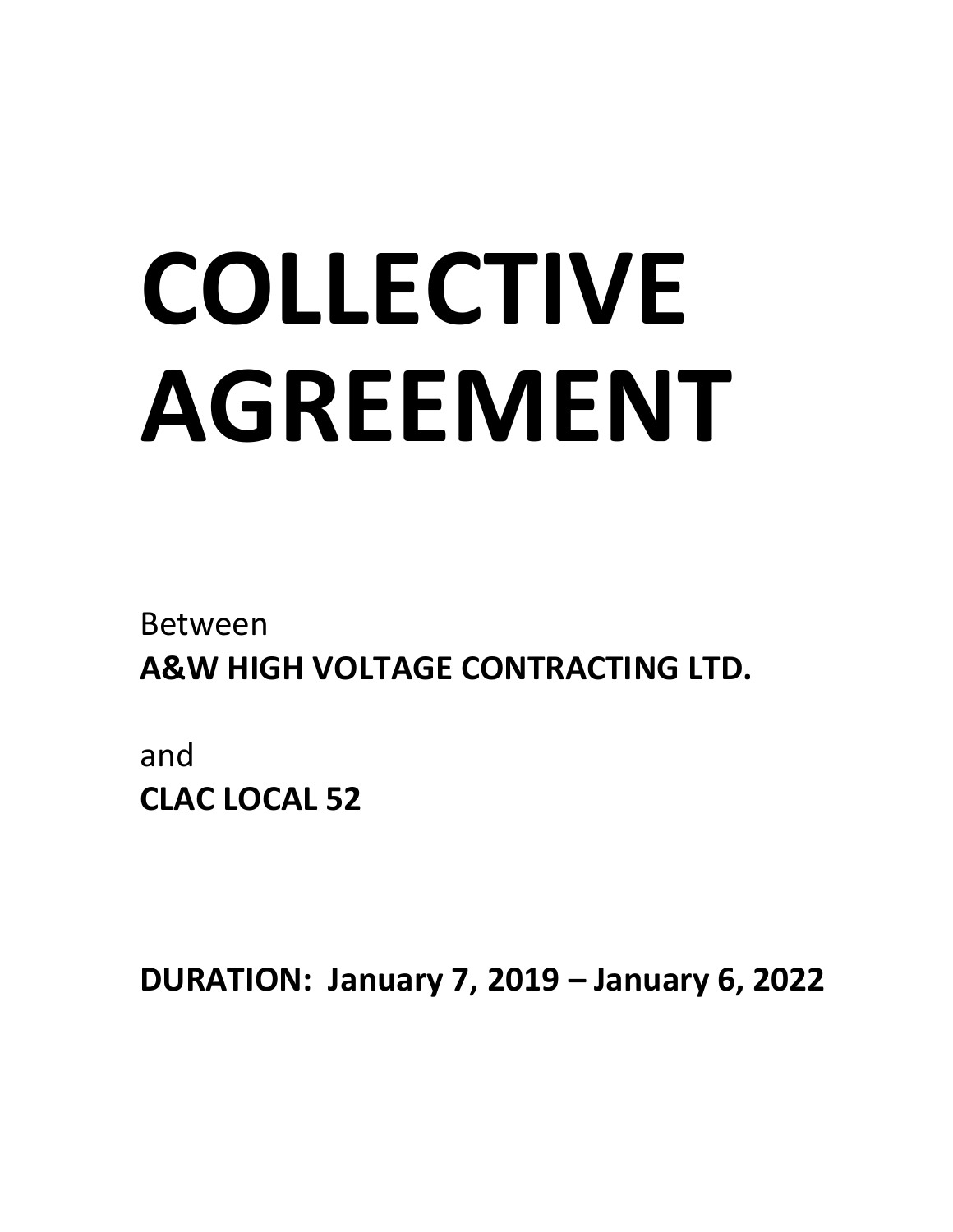## COLLECTIVE AGREEMENT

Between A&W HIGH VOLTAGE CONTRACTING LTD. (hereinafter referred to as "the Employer")

and CONSTRUCTION WORKERS UNION, CLAC LOCAL 52 (hereinafter referred to as "the Union")

DURATION: January 7, 2019 - January 6, 2022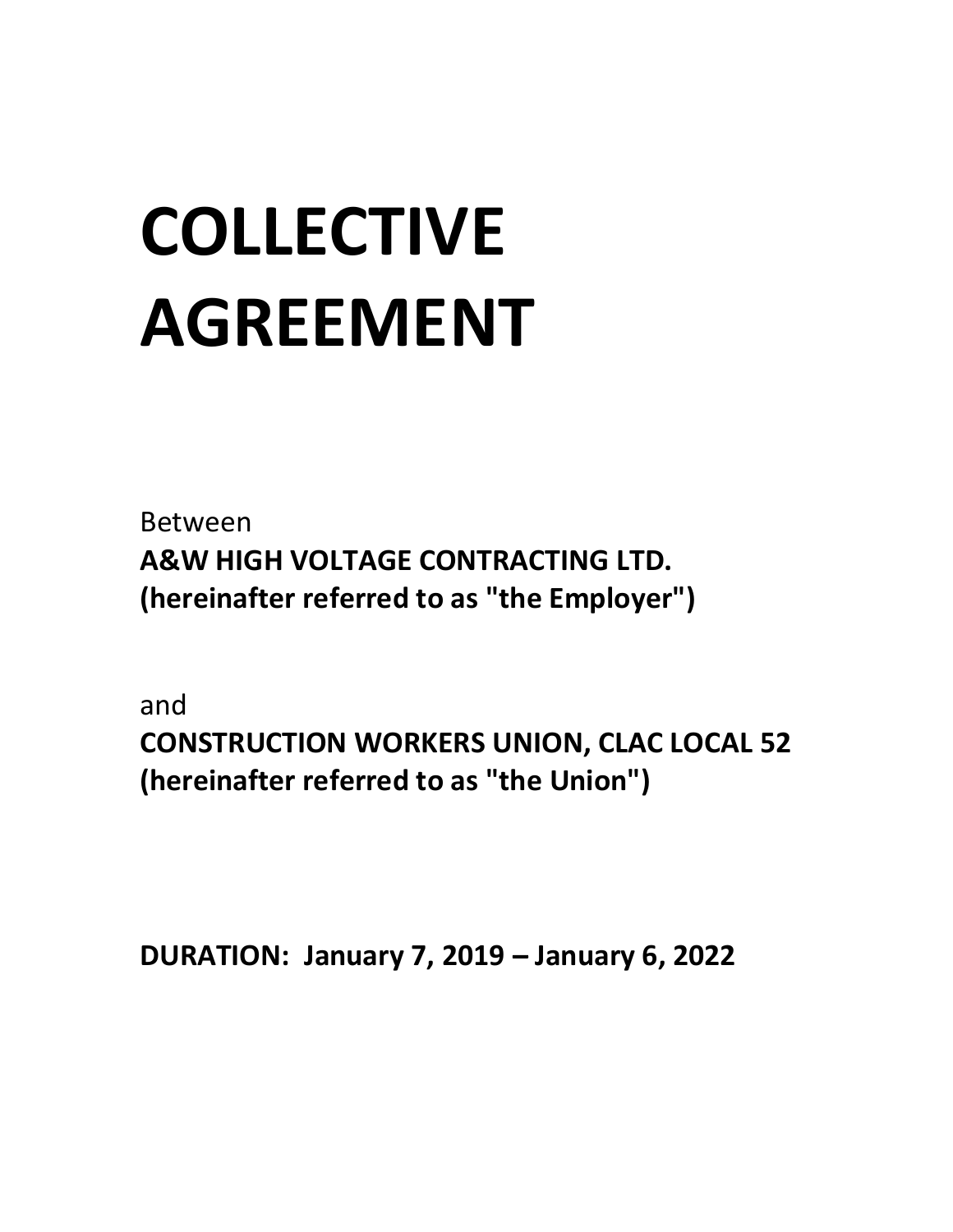#### TABLE OF CONTENTS

| Article 12 - CLAC Health and Welfare Trust Fund  14          |  |
|--------------------------------------------------------------|--|
|                                                              |  |
| Article 14 - Transportation, Travel Time & Room and Board 15 |  |
| Article 15 - Safety and Protective Equipment 17              |  |
|                                                              |  |
|                                                              |  |
|                                                              |  |
|                                                              |  |
|                                                              |  |
|                                                              |  |
|                                                              |  |
|                                                              |  |
|                                                              |  |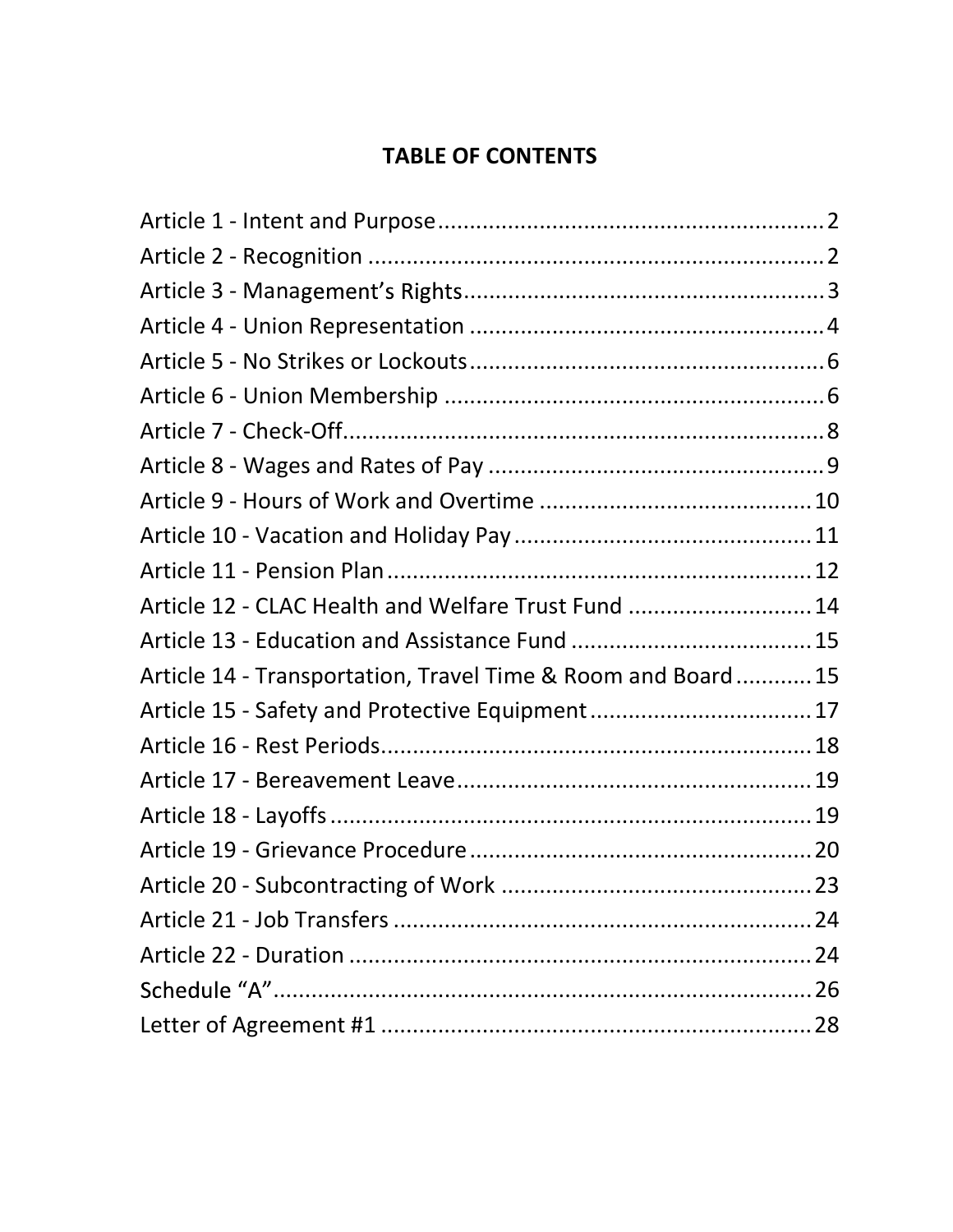#### COLLECTIVE AGREEMENT

#### Between:

#### A&W HIGH VOLTAGE CONTRACTING LTD. (hereinafter referred to as "the Employer")

and

#### CONSTRUCTION WORKERS UNION, CLAC LOCAL 52 (hereinafter referred to as "the Union")

#### Expires: January 6, 2022

#### ARTICLE 1 - INTENT AND PURPOSE

1.01 The general purpose of this Agreement is in the mutual interests of the Employer, the Union and the employees and is to provide for the effective operation of the Employer's business and to establish and maintain a satisfactory procedure to cover the settlement of differences arising out of this Contract, and to set forth those working conditions which have been negotiated.

#### ARTICLE 2 - RECOGNITION

- 2.01 The Employer recognizes the Union as the exclusive bargaining agent of all of its employees engaged in the construction industry in the Province of Ontario, save and except nonworking Foremen, persons above the rank of non-working Foreman.
- 2.02 The words "employee" or "employees" wherever used in this Agreement shall mean any or all of the employees in the bargaining unit as defined above, unless the context otherwise provides.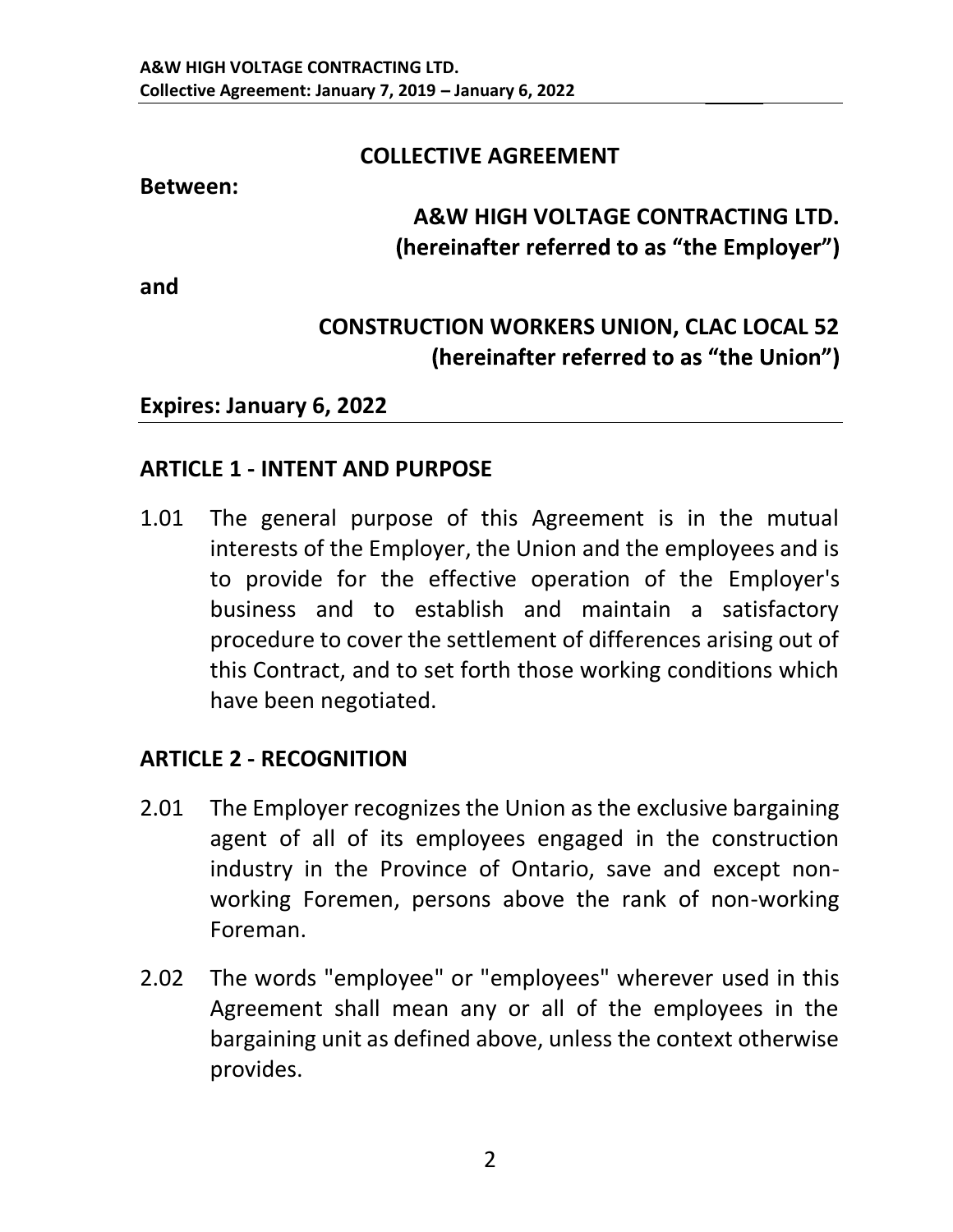2.03 Non-working foremen and supervisory personnel shall not do the work normally performed by members of the bargaining unit if this means that existing employees will be laid off, remain on layoff, or if it means a reduction in working hours for these employees.

#### ARTICLE 3 -

- 3.01 Except as, and to the extent specifically modified by this Agreement, all rights and prerogatives of Management are retained by the Employer and remain exclusively within the rights of the Employer and its Management. Without limiting the generality of the foregoing, the Employer's rights include:
	- a. the right to maintain order, discipline and efficiency; to make, alter and enforce rules and regulations, policies and practices, to be obeyed by its employees; to discipline and discharge employees for just cause;
	- b. the right to select, hire and control the working force and employees; to transfer, assign, promote, demote, classify, layoff, recall, suspend and retire employees; to plan, direct and control operations; to select and retain employees for positions excluded from the bargaining unit and to transfer employees into the bargaining unit;
	- c. the right to operate and manage the Employer's business in order to satisfy its commitments and responsibilities, the right to determine the kind and location of business to be done by the Employer, the direction of the working forces, the scheduling of work, the number of shifts, the methods, processes and means by which work is to be performed, job content, quality and quantity standards,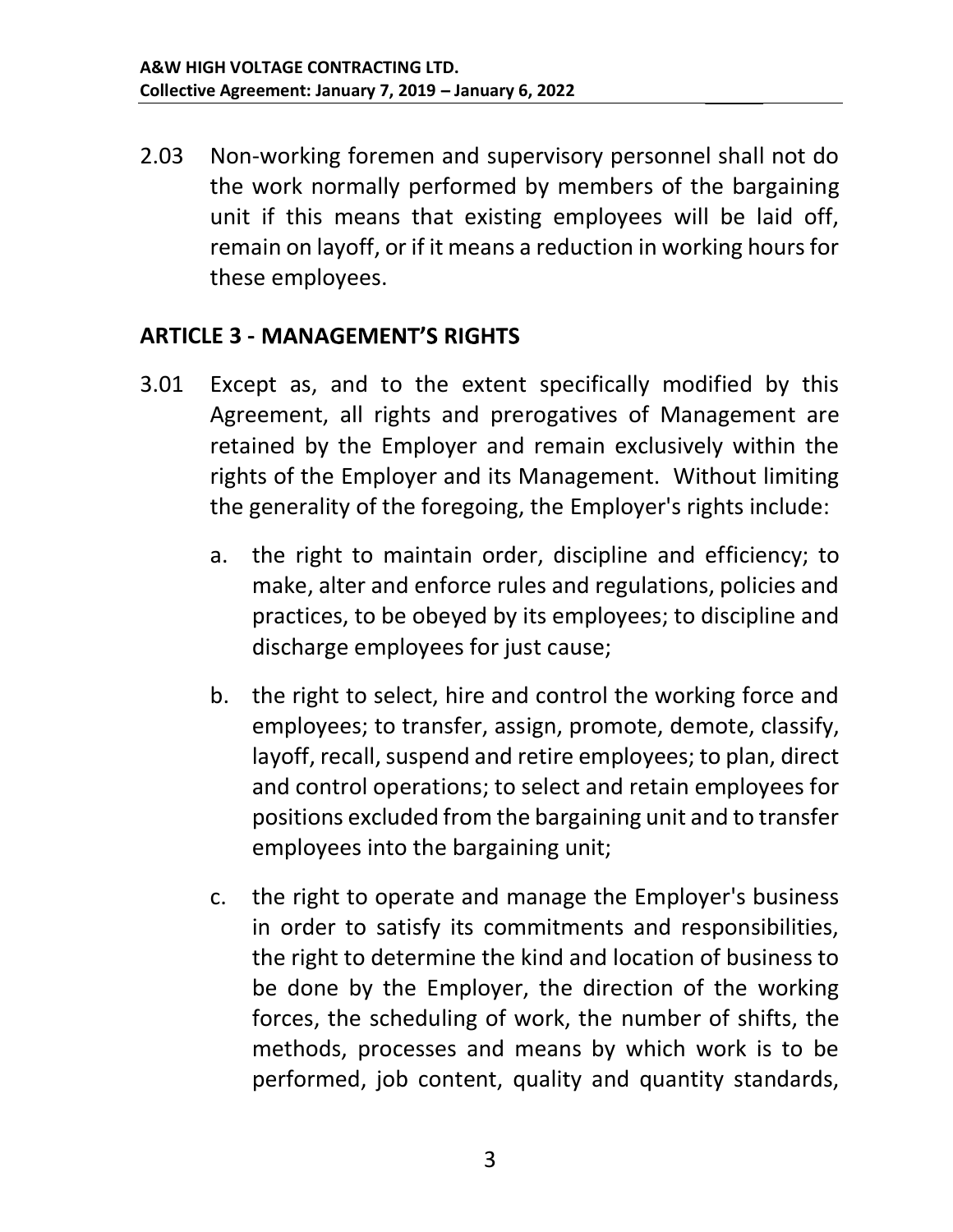the right to use improved methods, machinery and equipment, the right to determine the number of employees needed by the Employer at any time, the number of hours to be worked, starting and quitting times; and generally, the right to manage the business of the Employer without interference are solely and exclusively the right of the Employer;

- d. the sole and exclusive jurisdiction over operations, buildings, machinery, equipment shall be vested in the Employer.
- 3.02 The Employer agrees that prior to implementing rules and regulations or policies and practices, it will provide the Union with a copy of such rules and regulations or policies and practices to allow the Union an opportunity to make representations to the Employer regarding such rules and regulations or policies and practices.

#### ARTICLE 4 - UNION REPRESENTATION

4.01 The Employer recognizes the right of the Union to select or otherwise appoint a number of stewards to assist employees in presenting any complaints or grievances they have to representatives of the Employer.

In no case, however, shall the number of stewards exceed two (2) for the first fifty (50) employees and one (1) additional steward for every additional twenty-five (25). The Union will advise the Employer, in writing, of the identity of Union representatives and the Employer shall not be obliged to recognize such persons until it has been so informed.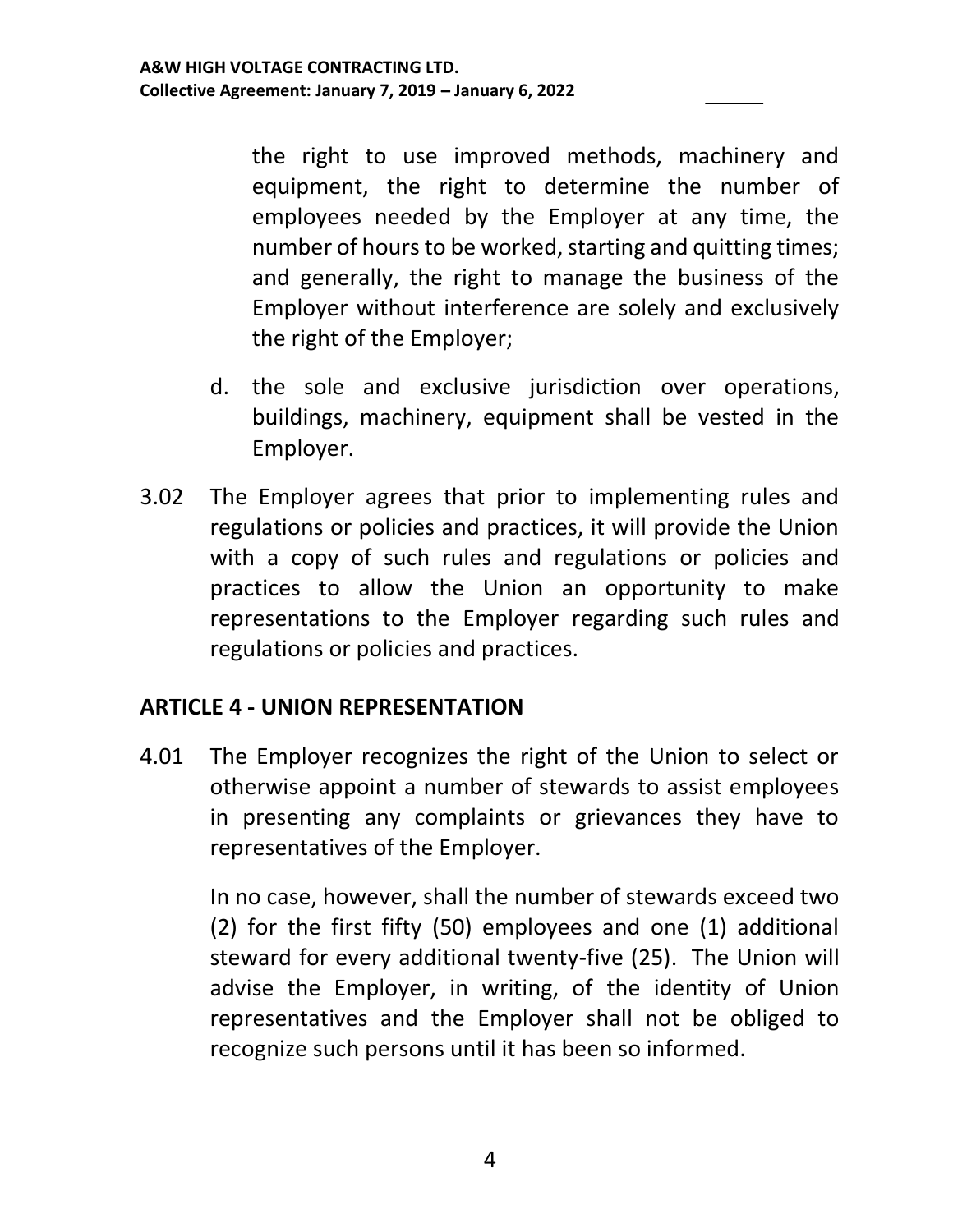4.02 The Union acknowledges that stewards have regular duties to perform as employees of the Employer and that such employees will not leave their regular duties for the purpose of conducting business in connection with the Administration of the Agreement or the investigation or presentation of grievances, without first obtaining the permission of their Foreman or immediate Supervisor. Such permission will not be unreasonably withheld.

The Employer will pay stewards at their regular hourly rate for time spent attending such meeting during their working hours.

- 4.03 Representatives of the Union will have access to visit job sites or convening yards during normal working hours subject to the following:
	- a. The Union representative shall identify himself to the job Foreman upon arriving at a job site;
	- b. In no case will such representative interfere with the progress of work.
- 4.04 The Union has the right to appoint the members of a Negotiating Committee. Employees on the committee shall be paid by the Employer at their regular hourly rates for all time spent on negotiating a collective agreement with the Employer, whenever this takes place during the regular working hours of the employees concerned.
- 4.05 Union stewards will be laid off only in proportion to the employee numbers outlined in Article 4.01. This means that one union steward may be laid off after 25 employees have been laid off, and one additional union steward may be laid off for each additional 25 employees laid off. This article shall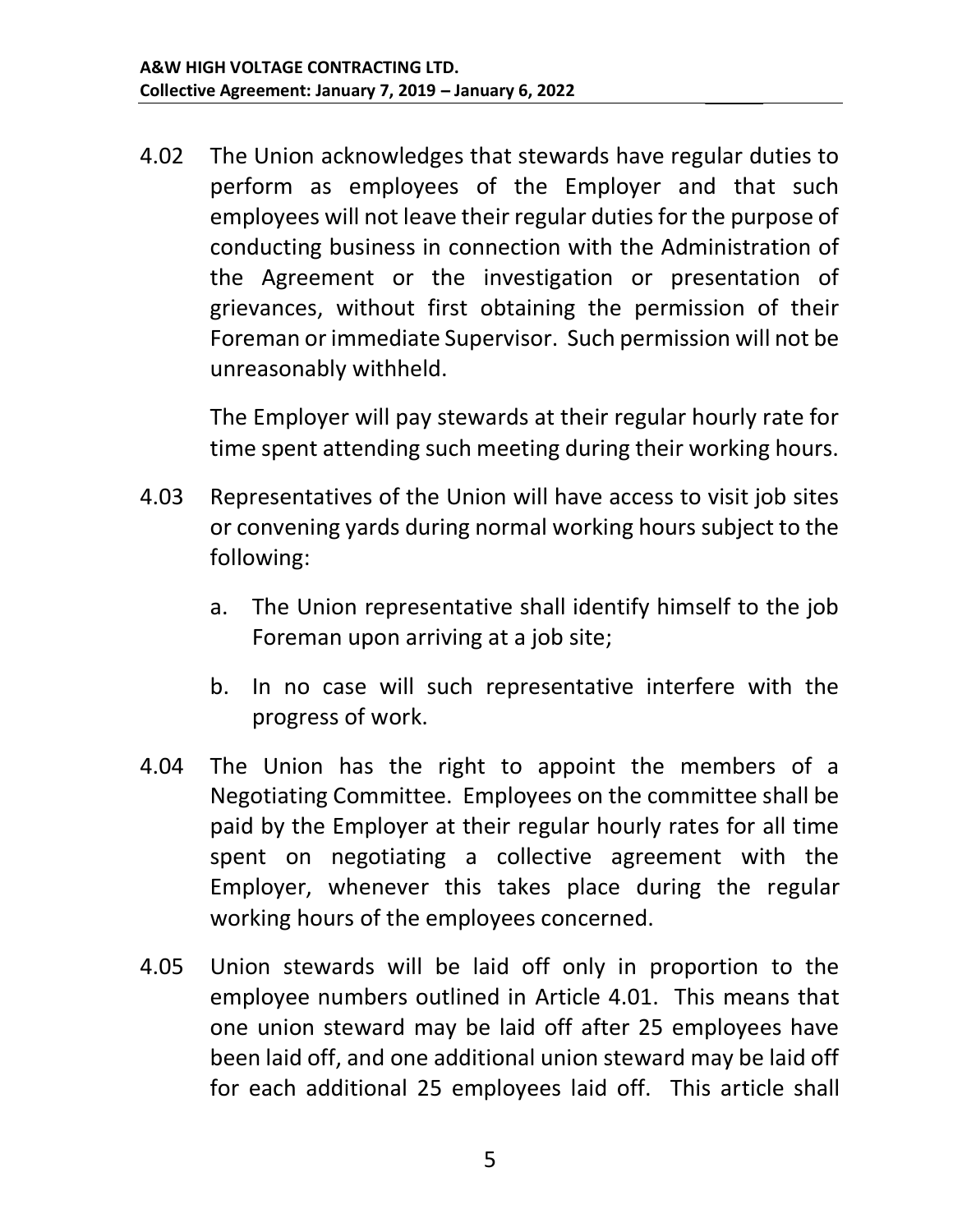apply only if the union steward is able to perform the work available at the time of layoff.

#### ARTICLE 5 - NO STRIKES OR LOCKOUTS

- 5.01 During the term of this Agreement, or while negotiations for a further agreement are being held, the Union will not permit or encourage and employees shall not engage in any strike, slowdown, or any stoppage of work or otherwise restrict or interfere with the Employer's operation through its members.
- 5.02 During the term of this Agreement, or while negotiations for a further agreement are being held, the Employer will not engage in any lockout of its employees.
- 5.03 The word "strike" and the word "lockout" as used in Article 5.01 above shall have the same meaning given to those words in the Ontario Labour Relations Act, R.S.O. 1980.
- 5.04 The Employer shall not require an employee to work on any projects or sites that are under a legal strike or lockout.

#### ARTICLE 6 - UNION MEMBERSHIP

- 6.01 The Union and the Employer will cooperate in maintaining a desirable and competent labour force. The Employer will notify the Union of manpower requirements giving as much prior notice as possible. The Union will provide a list of manpower available. The Employer at its discretion may hire employees so listed or from other sources.
- 6.02 Students employed by the Employer during the summer vacation months of May, June, July and August shall be exempt from the pension plan and the benefit plan provisions of this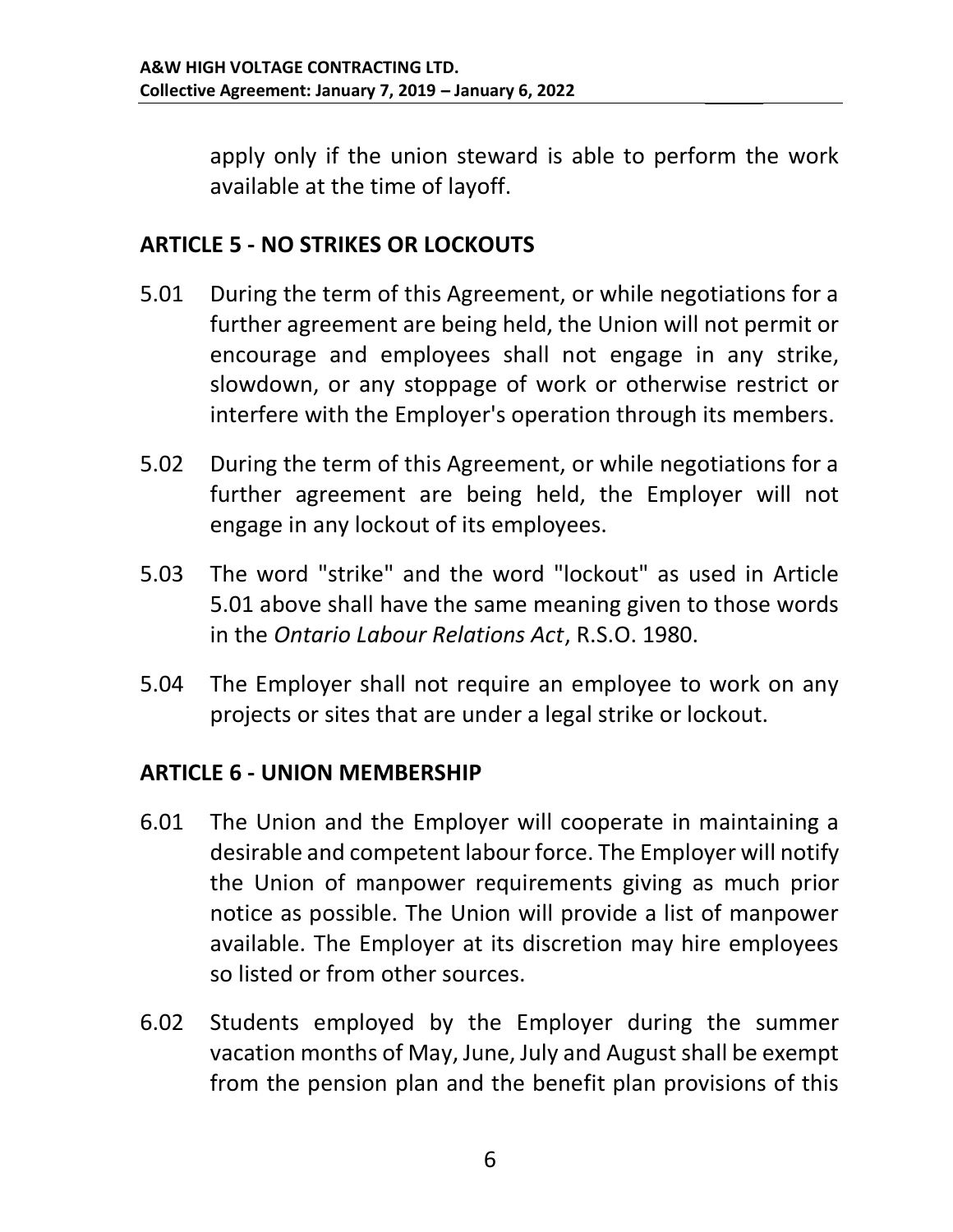Collective Agreement. However, in the event that such students continue to be employed beyond the second week in September, the Employer agrees to retroactively contribute pension benefit plan contributions for all hours worked in the preceding two (2) months by such employees. Students will continue to serve a three (3) month probationary period and thereafter shall attain regular employment status.

- 6.03 New employees will be hired on a six (6) month probationary period and thereafter shall attain regular employment status. During the probationary period, the following shall apply:
	- a. Regular Union dues, fees and remittances are to be deducted and remitted, as the case maybe, from the first day of employment;
	- b. Probationary employees are covered by this Agreement, excepting those provisions, which specifically exclude such employees;
	- c. Employees laid off during probation and rehired by the Employer within three (3) months shall not serve a new probationary period but continue with credit for probation already served; and
	- d. The discharge of probationary employees shall not become the subject of a grievance, unless the Union alleges such discharge is discriminatory, arbitrary or in bad faith, as defined by the Ontario Human Rights Code and the Labour Relations Act.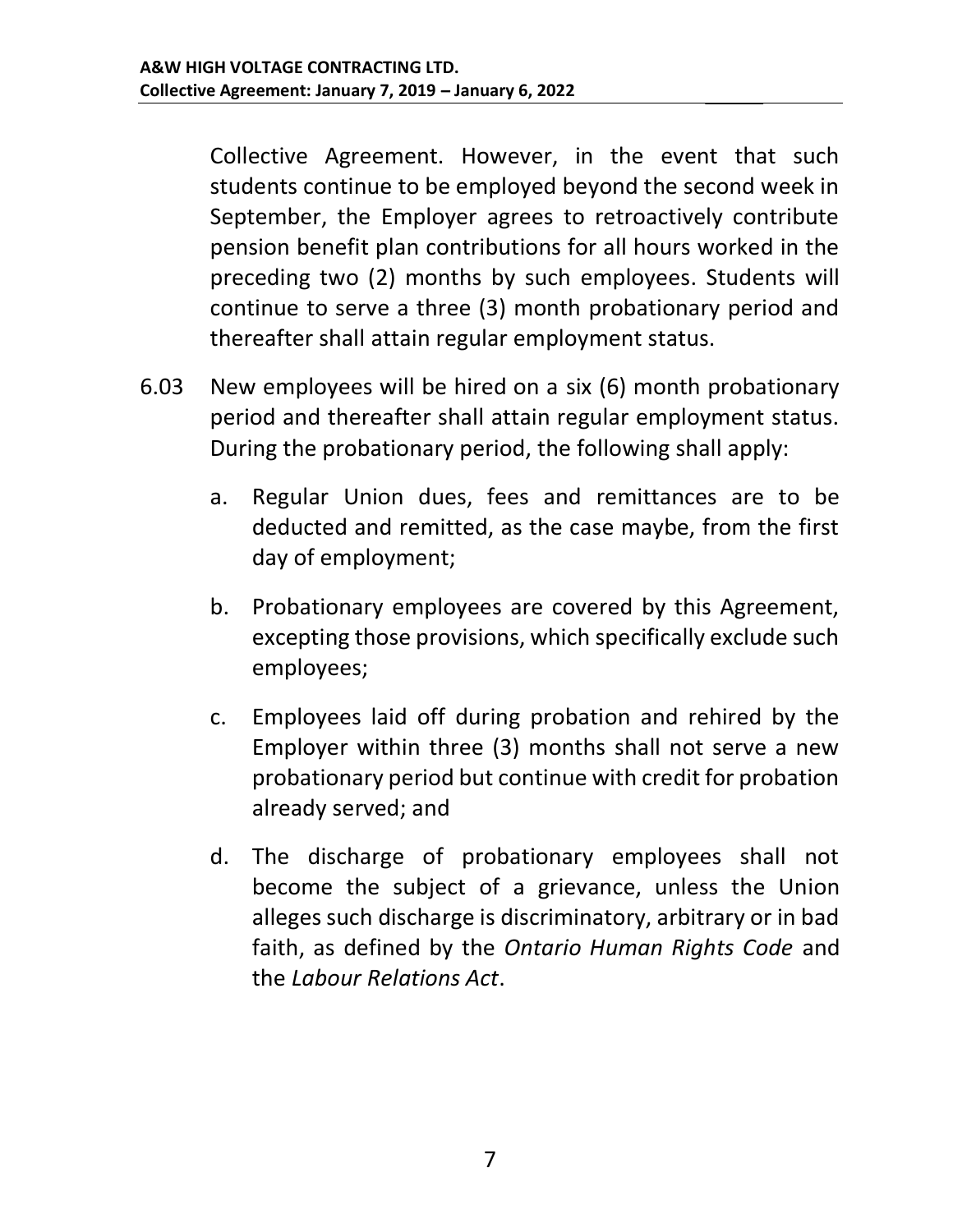#### ARTICLE 7 - CHECK-OFF

- 7.01 Neither the Employer nor the Union will compel employees to become members of the Union. The Employer will not discriminate against employees because of Union membership or lack thereof, and it will inform all new employees of the contractual relationship with the Union. All new employees shall be referred by the Employer to a Union Steward or a Union Representative in order to give the Union an opportunity to describe the Union, its purpose, representation policies, and any other information relevant to such new employees.
- 7.02 The Employer shall deduct from each pay of all employees covered by this Agreement, an amount of money equal to union dues, and shall remit the same monthly to the Union office, not later than the 15th of the month following the month in which such dues are deducted.
- 7.03 The Union shall hold harmless, and agrees to indemnify the Employer, its successors, administrators and assigns against any liability incurred by each of them by reason of having made any deductions, remittances, or payments required by this Agreement.
- 7.04 The Employer shall remit dues on a form prescribed by the Union and shall include on such remittance the following information for each employee:
	- a. name;
	- b. rate of pay;
	- c. gross earnings;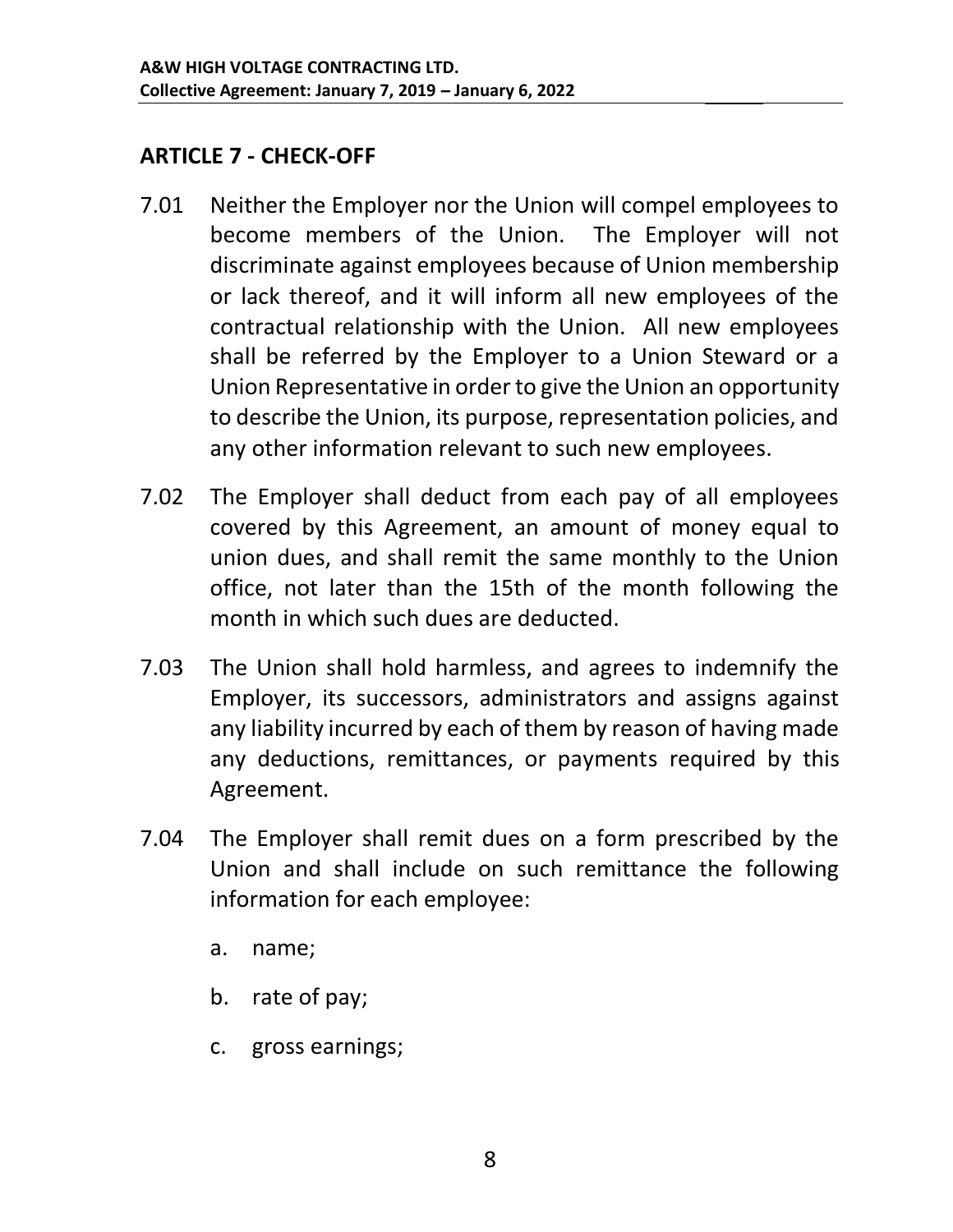- d. total regular and overtime hours worked in the month for which such deductions are made;
- e. dues or fees deducted and remitted on behalf of the employee as may be prescribed by the Union; and
- f. contributions on behalf of the employee and any deductions from and remitted for an employee as may be prescribed by this Agreement.
- 7.05 When the Employer hires a new employee, the Employer shall also include on the next remittance, the following employee information:
	- a. Contact information, including home phone, cellphone, email and mailing address;
	- b. Social Insurance Number;
	- c. Date of birth and date of hire; and
	- d. Job classification.
- 7.06 Employees who cannot support the Union because of a conscientious objection as determined by the Union's internal guidelines may apply to the Union in writing.

#### ARTICLE 8 - WAGES AND RATES OF PAY

- 8.01 The wage rates applicable to the various job classifications and Ontario Labour Relations Board areas are set forth on Schedule "A" attached to this Agreement and form part of this Agreement.
- 8.02 An employee permitted to come to work without having been notified that there will be no work available, and who is sent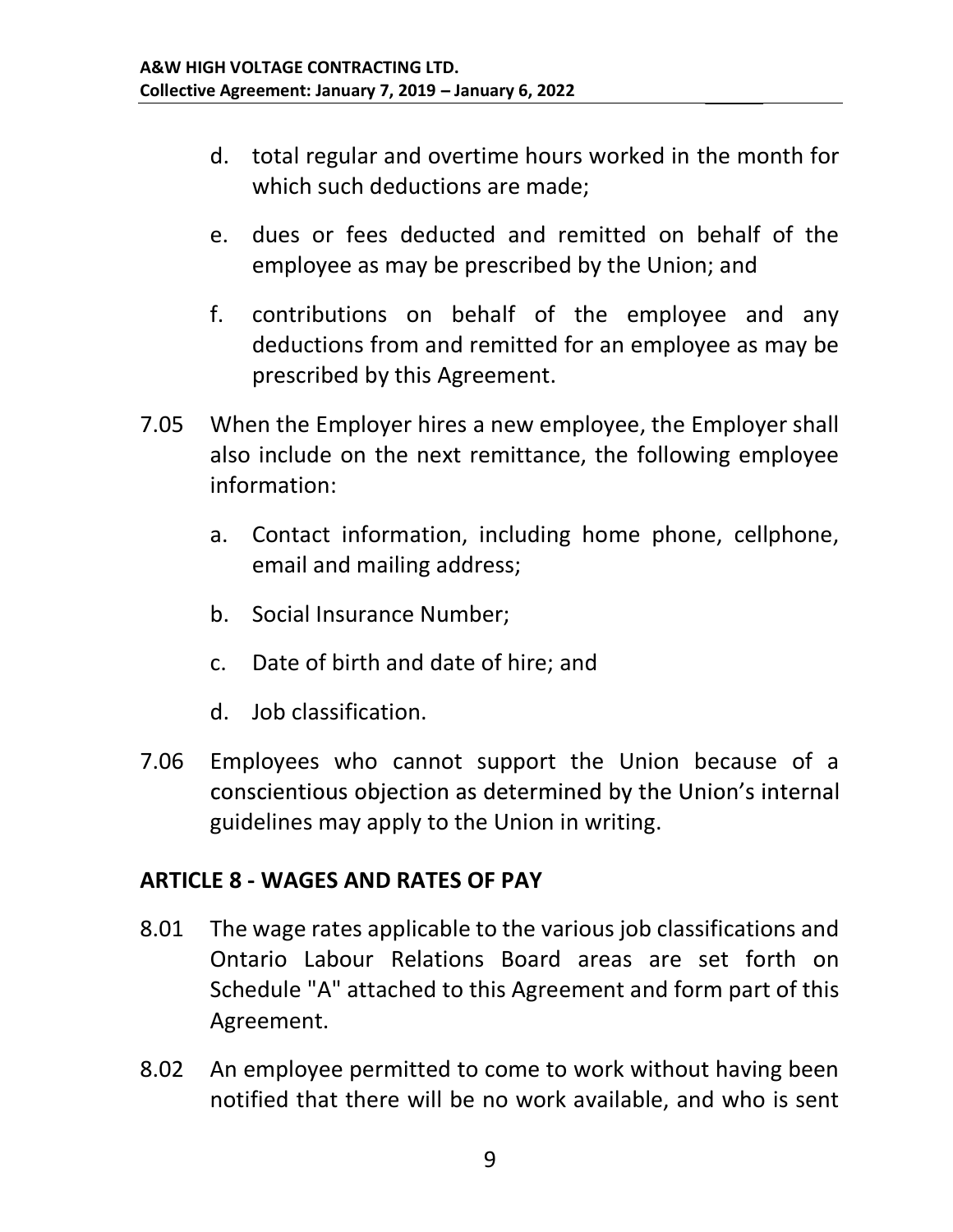home because of lack of work before he has worked two (2) hours, shall receive a minimum of two (2) hours pay at his prevailing hourly rate, provided however, that the provisions of this Article shall not apply in any case in which the lack of work is caused by a labour dispute.

#### ARTICLE 9 - HOURS OF WORK AND OVERTIME

- 9.01 The provisions contained herein are for the purpose of computing overtime and shall not be construed to be a guarantee of hours or a limitation upon the hours of work to be done per day or per week or otherwise nor a guarantee of working schedules.
- 9.02 The Employer will attempt to distribute overtime work as evenly as possible among employees who normally perform the work and who indicate they wish to work overtime.
- 9.03 Because of the difference in the nature of work between "cost plus" crews and "specific contract" crews, Article 9 shall be divided into two (2) sections. Article 9.04 to 9.06 shall apply to "cost plus" crews, and Article 9.07 to 9.09 shall apply to "specific contract" crews.

#### 9.04 Cost Plus Crews

Regular shifts shall be between eight (8) and twelve (12) hours in length. When the Employer obtains new work, the Union and the Employer shall meet to determine the length and times of shifts involved. If no agreement is reached, the parties agree to follow the arbitration process as set forth herein.

9.05 Overtime shall be paid at a rate of two (2) times the rate of pay exclusive of premiums for all work done beyond the regular shift. Overtime shall also be paid for all work done beyond ten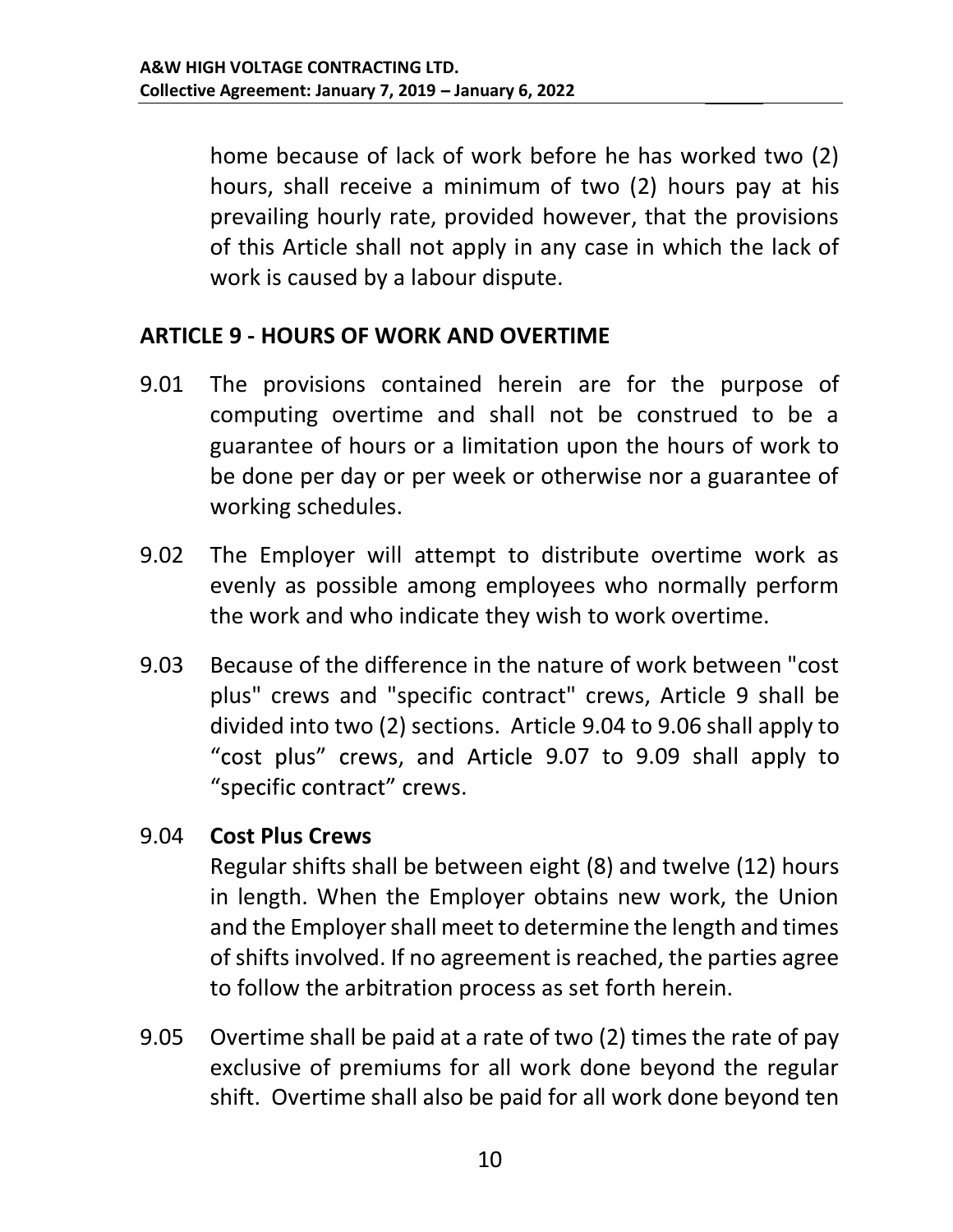(10) shifts per two (2) week pay period at a rate of two (2) times the regular rate of pay. Regardless of length of shifts, overtime at the rate of two (2) times the regular rate of pay shall be paid for all hours worked beyond eighty-eight (88) hours in a two week pay period.

9.06 No employee shall be required to work more than two (2) consecutive weekends, unless it is at the employee's request. For the purposes of this Agreement, a weekend shall be defined as the time between midnight Friday and midnight Sunday.

#### 9.07 Specific Contract Crews

The normal work week will consist of ten (10) hours per day, and forty-four (44) hours per week.

9.08 Employees will be paid overtime at the rate of time and onehalf (1½x) the employee's straight time rate of pay, exclusive of premiums for all hours worked in excess of ten (10) hours per day or forty-four (44) hours per week.

Saturday work will be voluntary.

Regular hours of work and overtime provisions may be amended on a job by job basis by mutual agreement.

9.09 Work shall not normally be performed on Sunday. However, if extraordinary circumstances necessitate work on Sunday, time worked shall be paid at the rate of two times (2x) the regular rate of pay. Such work requires the prior consent of the Union.

#### ARTICLE 10 - VACATION AND HOLIDAY PAY

10.01 Vacation and statutory holiday credits shall be paid to employees covered by this Agreement at the rate of ten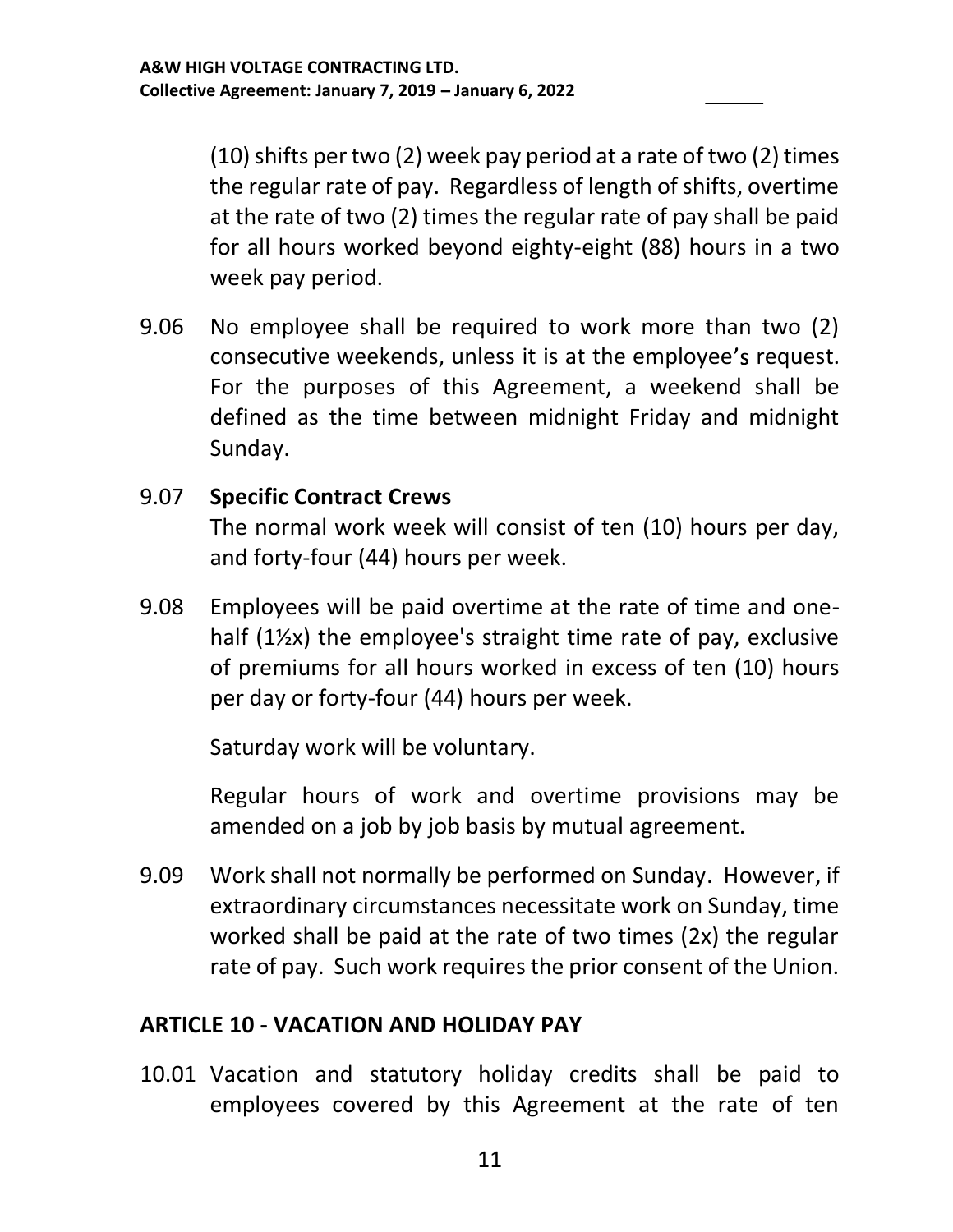percent (10%) of the gross wages earned. For tax purposes, such credits shall be added to the employee's weekly pay and taxed prior to deduction.

- 10.02 Vacation pay and statutory holiday pay shall be available to all employees at their request. An employee shall complete the Vacation Request form at least two (2) weeks prior to the pay period in which the employee will take vacation or has requested a disbursement of funds.
- 10.03 In the event an employee does not request vacation pay and statutory holiday pay during the year, it shall be paid out to all employees in the first pay period in December each year, and upon termination.
- 10.04 Employees shall receive two (2) times their regular hourly rate of pay for all hours worked on a statutory holiday. A statutory holiday shall be as defined in the Employment Standards Act.

#### ARTICLE 11 - PENSION PLAN

- 11.01 The Pension Plan is maintained and administered by the Union and is supervised by a Board of Trustees. Registered with the Canada Customs and Revenue Agency (CCRA) and the Financial Services Commission of Ontario (FSCO) as Pension Plan #0398594, the Plan is designed for the benefit of all employees covered under this Agreement.
- 11.02 The Employer shall contribute to the Pension Plan, on behalf of each employee, the hourly amount described in Schedule "A" of this Agreement for each straight time hour worked. Pension remittances are made in accordance with the Check-off Article and the Union policy on same.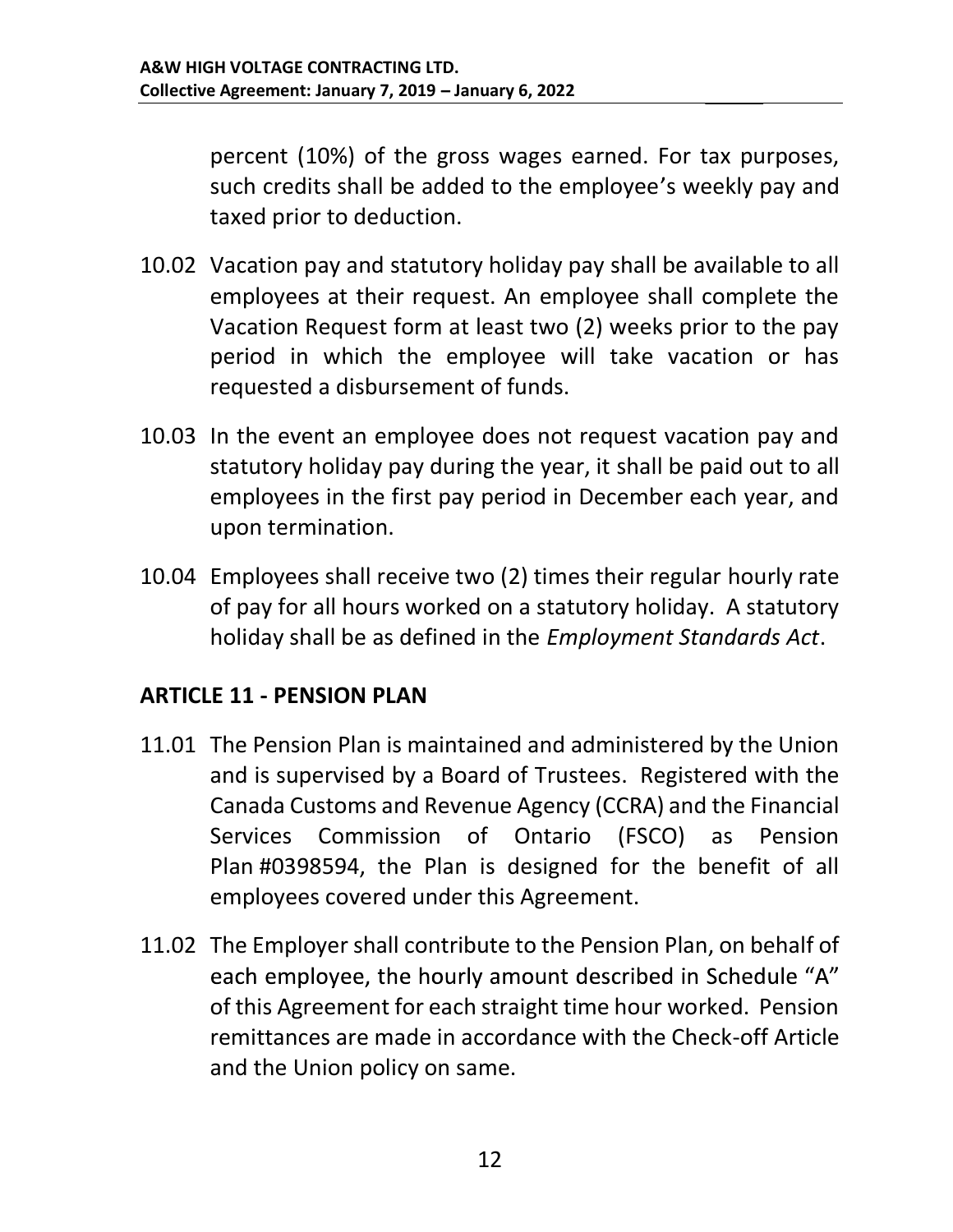- 11.03 Each employee shall make mandatory contributions to the Pension Plan of four percent (4%) of the employee's regular hourly wage rate for all straight time hours worked.
- 11.04 The Employer agrees to deduct, by way of payroll deduction, and remit to the Union, voluntary employee pension contributions. Such amounts shall not exceed the limits established by the Canada Customs and Revenue Agency. Employee contributions are recorded separately on the Employer's monthly remittance to the Union.

An employee request for such deductions shall be submitted to the Employer in a format provided by the Union. A copy of the completed form shall be sent to the Union with the first remittance of such additional voluntary contributions.

#### 11.05 Ineligibility Due to Age

Where legislation prohibits an employee from contributing because of age, an amount equivalent to the contributions will be paid to that employee as wages on each paycheque and treated as wages. This payment in-lieu of pension contributions will not be less than the amount that employee would have received if they were still contributing to the Plan.

- 11.06 The Union acknowledges and agrees that, other than remitting contributions to the Plan as set out in this Article, the Employer shall not be obligated to contribute toward the cost of pension benefits provided by the Plan or be responsible for providing such benefits.
- 11.07 The Employer and the Union will cooperate in providing the information required to administer the Plan on the employees' behalf. The Plan staff shall be responsible for informing the employees about the Plan, which includes providing updated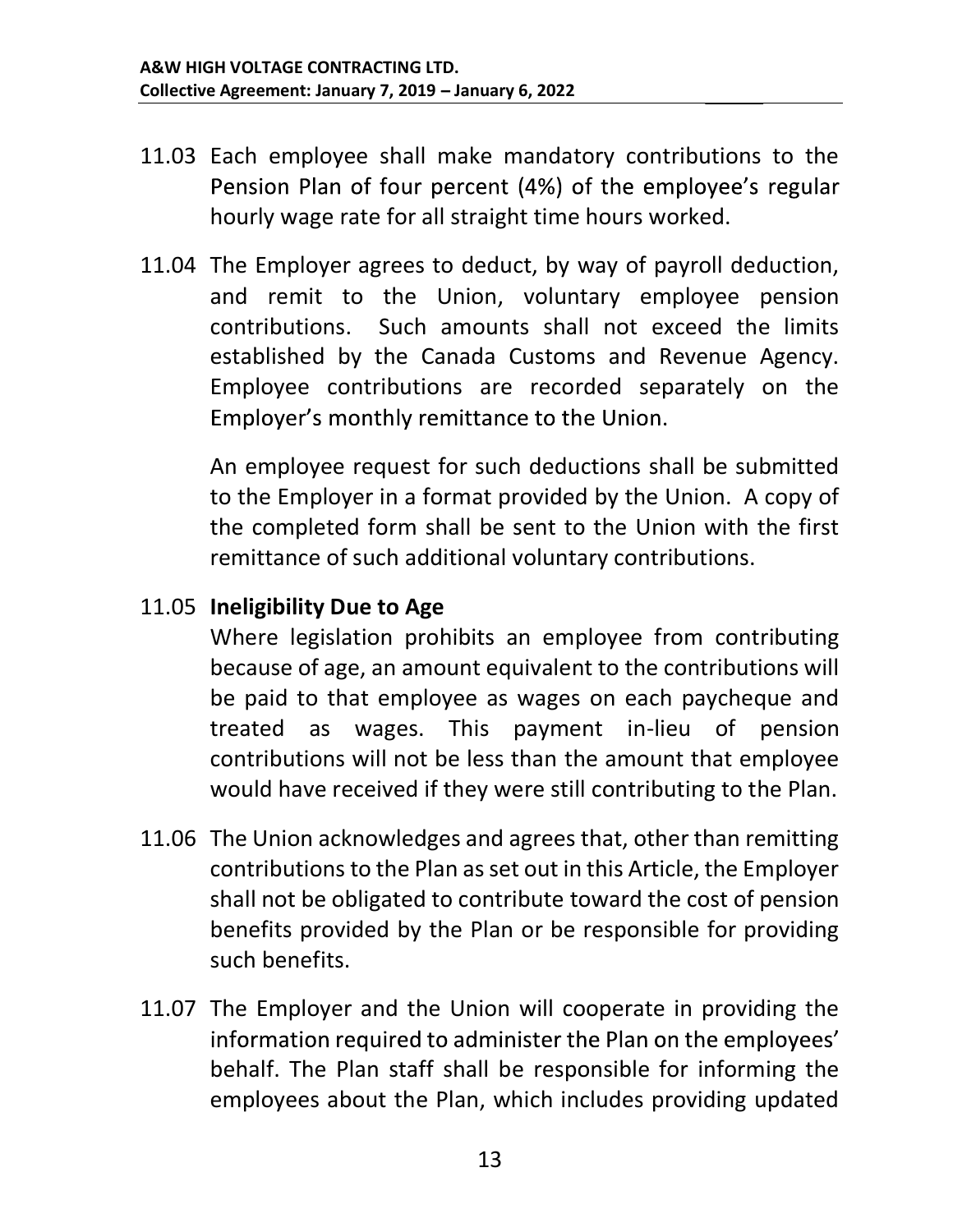account statements of all contributions received, investment returns allocated, and the current account balance.

#### ARTICLE 12 - CLAC HEALTH AND WELFARE TRUST FUND

- 12.01 The Union warrants and represents that the CLAC Health & Welfare Trust Fund (the "Trust Fund") is established for the benefit of the employees covered by this Agreement and further that such Trust Fund is maintained and administered by the Union and supervised by a board of trustees, including employer and union trustees.
- 12.02 The Employer agrees to remit to the Trust Fund an amount as outlined under Schedule "A" for each hour worked by each employee covered under this Agreement.
- 12.03 The Employer's contribution to the Trust Fund shall be submitted together with union dues and in the manner described in Article 7.04.
- 12.04 The Employer's sole obligation to the Trust Fund shall be limited to making the payment more particularized therein. The Union covenants and agrees to indemnify and hold harmless the Employer against any and all claims made against, and liability of any nature incurred by, the Employer by reason of any amounts contributed on behalf of, or deducted from any employee's pay and remitted to the Union's Benefit Administration Office. In the event that the Employer fails to comply with these Articles by not remitting to the Union, Article 12.04 will not apply.
- 12.05 The Employer acknowledges that the Trust Fund provides for Long Term Disability insurance coverage ("LTD"). The LTD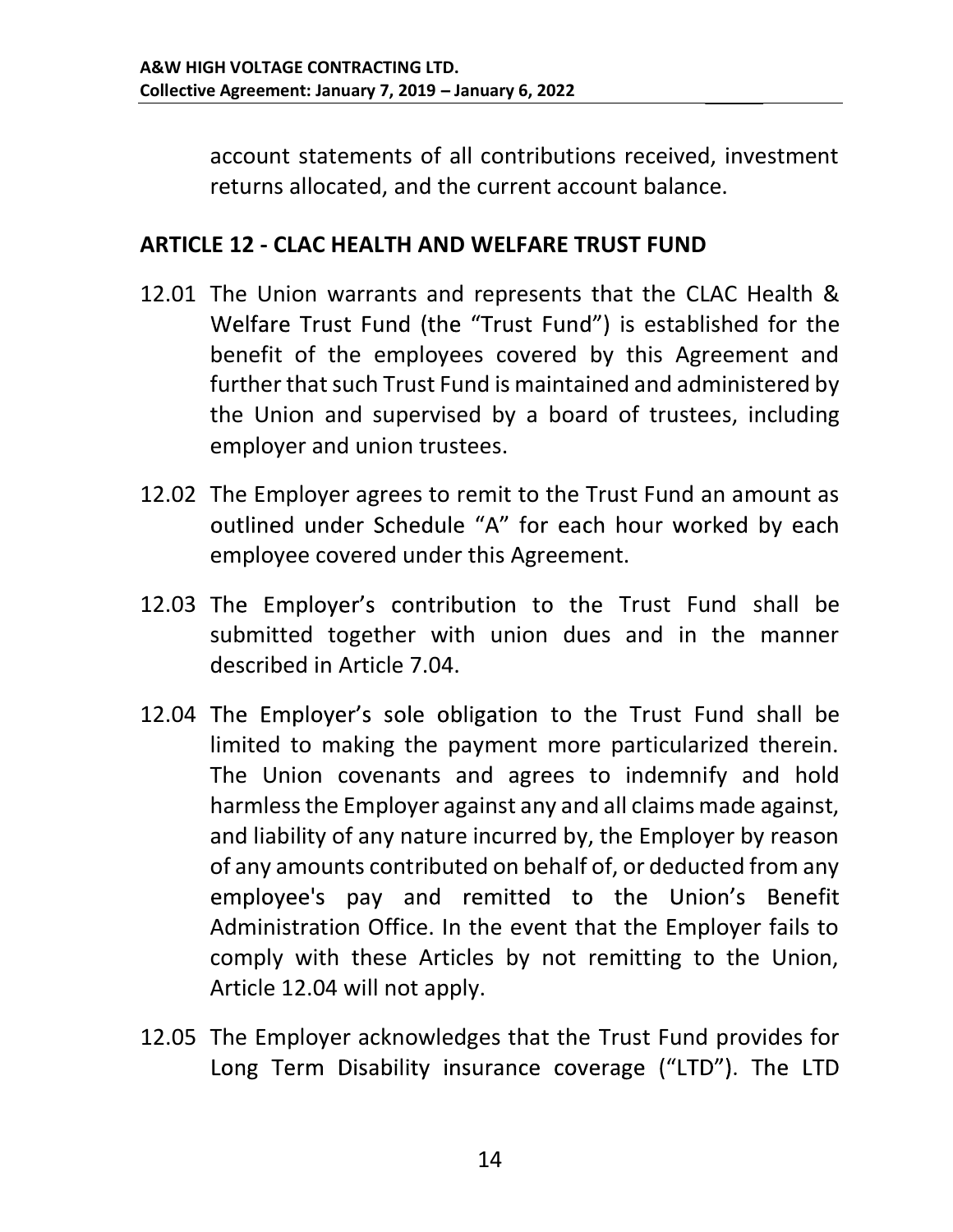premiums paid for by the Employer shall be submitted along with the remittances as per Article 7.04.

#### 12.06 Ineligibility Due to Age

Whereas coverage under the Benefit Plan ceases for the plan participant because of age, an amount equivalent to the contributions to the Trust Fund, will be paid to that employee and treated as wages. This is the hourly Employer contribution amount outlined in Schedule "A".

#### ARTICLE 13 - EDUCATION AND ASSISTANCE FUND

- 13.01 The Employer shall contribute to the Union's Education and Assistance Fund the amount identified at Schedule "A" for each hour worked by each employee covered by this Agreement, and shall remit such contributions to the Union together with union dues, and in the manner described at Article 7.04.
- 13.02 The Education and Assistance Fund shall be used by the Union to educate and instruct members in the competent practice of their trade, in matters relating to Health and Safety, and to instruct specific members in effective labour relations practices.
- 13.03 Having regard to the demands of the Employer's work and operations, the Employer will cooperate with the Union when safety and related courses are made available to the members employed with the Employer.

#### ARTICLE 14 - TRANSPORTATION, TRAVEL TIME & ROOM AND BOARD

14.01 All employees who are required to use their own vehicles for transportation purposes shall be paid at a rate of fifty cents (\$0.50) per kilometer for all distances driven beyond a thirty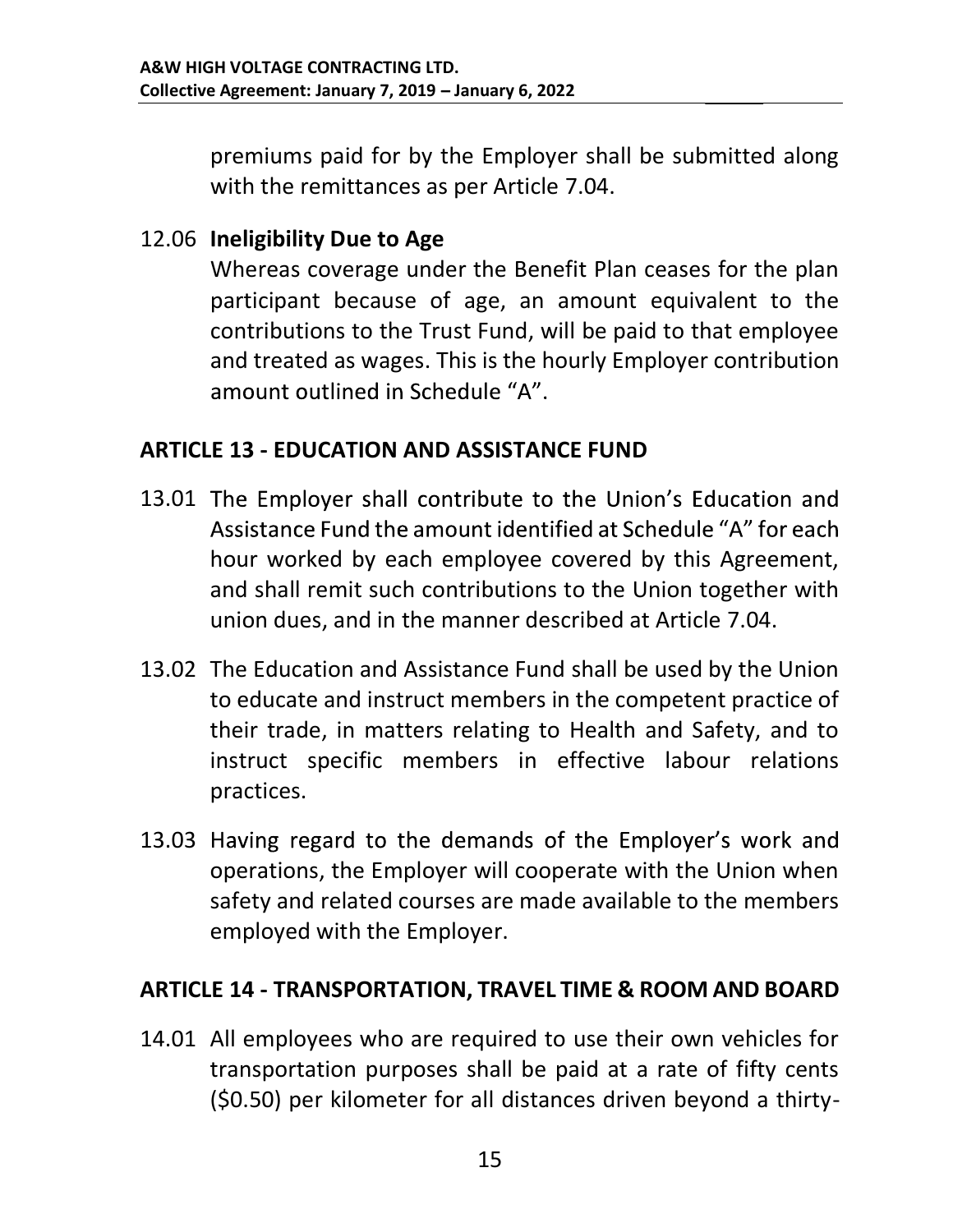two (32) kilometer radius from the Employer's yard for all distances driven between job sites. Employees shall be obligated to travel together as much as possible. No employee shall be obligated to carry more than three (3) passengers in his vehicle.

- 14.02 All employees shall be paid travel time in excess of one (1) hour per day, at their regular hourly rate, to and from any job that is located more than thirty-two (32) kilometers from the Employer's yard.
- 14.03 There shall be a travel free zone shall defined as per the Ontario Labour Relations Board area 8 described as follows; the city of Toronto, the Regional Municipalities of Peel and York, the Towns of Oakville and Halton Hills and that portion of the Town of Milton within the geographic Townships of Esquesing and Trafalgar, the Towns of Ajax and Pickering in the Regional Municipality of Durham, and the County of Simcoe. If a job is located outside of the travel free zone the Employer may require the employee to accept a sum of one hundred dollars (\$100.00) per day in lieu of the transportation and travel allowances provided for in Articles 14.01 and 14.02. Employees who prefer to take up temporary residence closer to the job may use this allowance to pay for room and board.

If for economic reasons the above stated allowance is not possible for a specific job outside of the travel free zone the Employer and the Union may, by mutual agreement, waive all or part of the said benefit.

14.04 If an employee is requested to use his vehicle for hauling company materials or for transporting company personnel, he shall be paid fifty cents (\$0.50) per kilometer for such use.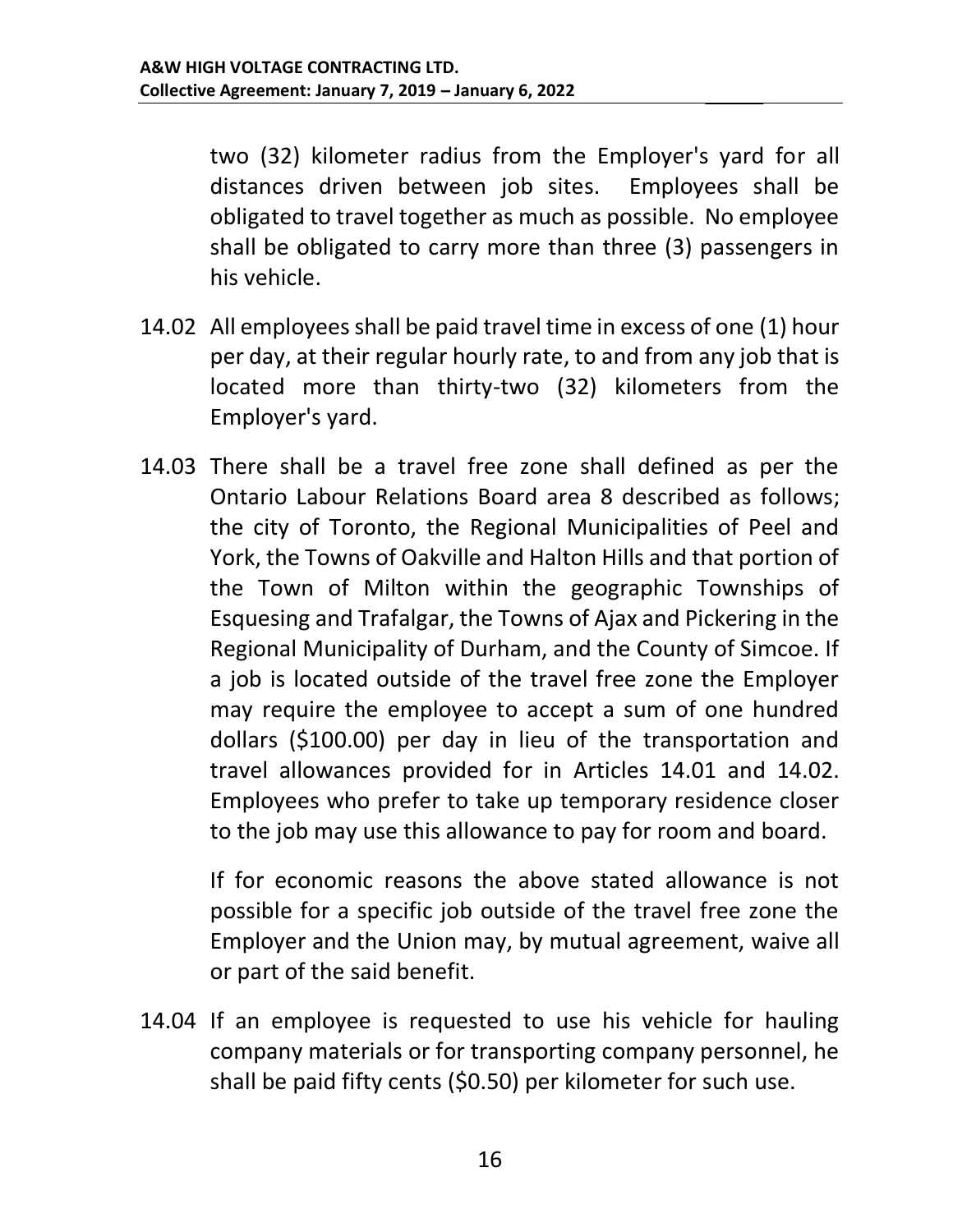14.05 When an employee is sent out of town by the Employer, he shall continue to receive the hourly rate and hours of work which apply in the employee's home region.

#### ARTICLE 15 - SAFETY AND PROTECTIVE EQUIPMENT

- 15.01 All employees shall wear safety hats purchased at their own expense.
- 15.02 The Employer shall provide each line employee past probation with one thousand dollars (\$1,000.00) for personal protective equipment and boot allowance each year. Employees will be allowed to purchase protective clothing at AGO Industries or Millworks Manufacturing through the Employer's account as well as present a receipt for reimbursement for certified safety boots purchased by the employee at the store of their choice.

The Employer shall provide each shop employee past probation with three hundred dollars (\$300.00) for a boot allowance each calendar year. The Employer also commits to provide and maintain the work clothing of each shop employee.

- 15.03 Prescription safety eyewear will be reimbursed up to an amount of three hundred dollars (\$300.00) per Collective Agreement term upon the provision of a receipt.
- 15.04 Each vehicle supplied by the Employer shall be equipped with a fully stocked first aid kit. It shall be the responsibility of the vehicle's regular driver to keep the first aid kit properly stocked, during his daily circle check of the vehicle.
- 15.05 The Employer shall issue one (1) pair of safety glasses, and one (1) pair of externally worn hearing protectors, to each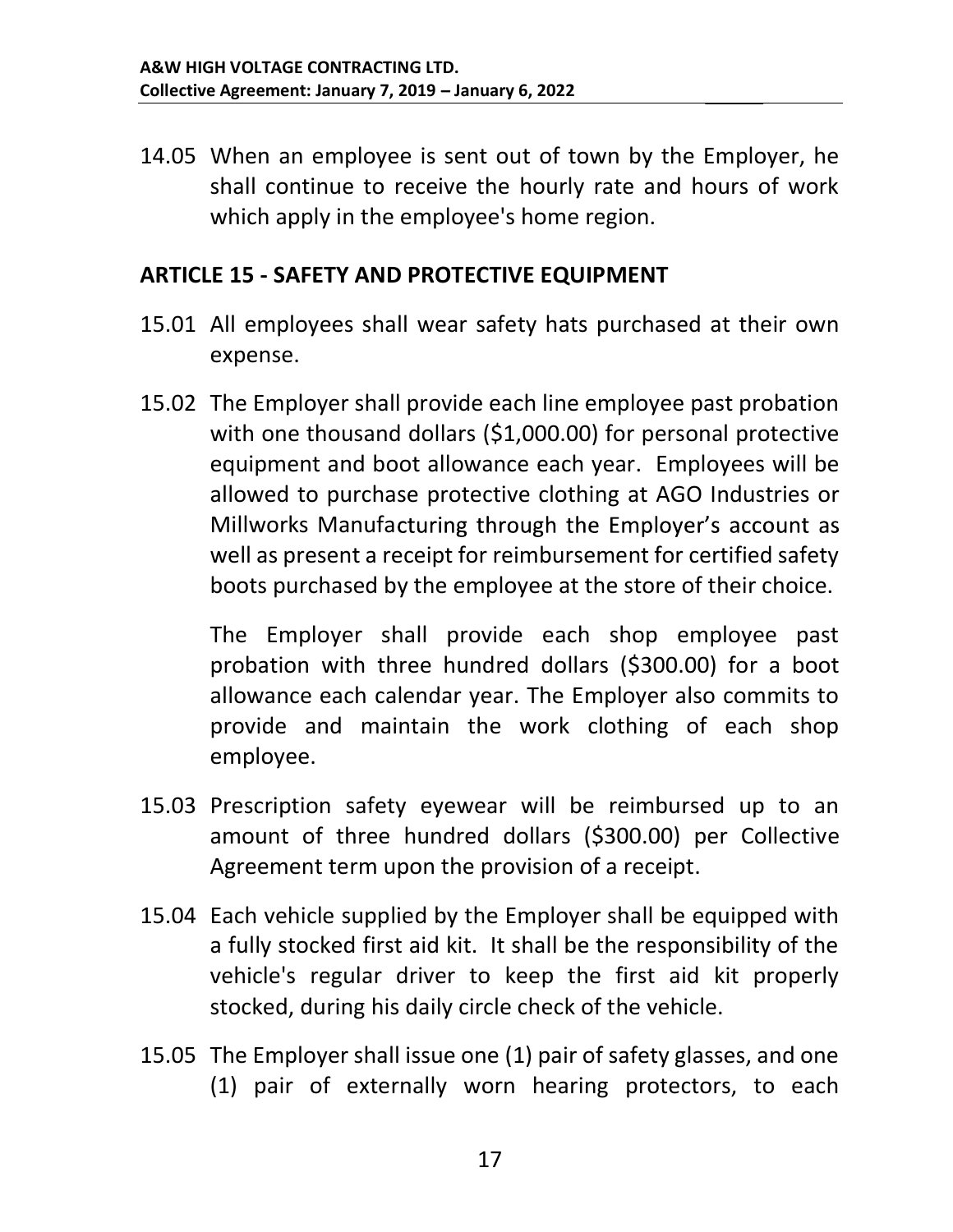employee required to wear such safety equipment in the performance of his duties. Employees who require additional pairs of ear or eye protectors will be issued same by the Employer, and the cost of such replacement items will be deducted from the employee's pay.

- 15.06 Specialized safety equipment shall be provided by the Employer, and shall remain the property of the Employer.
- 15.07 At least once every three (3) months a health and safety committee shall meet to discuss, encourage and implement safety in the workplace. The committee shall consist of at least two (2) Union members, and two (2) management representative(s). Meetings shall be held during normal working hours, and employee members of the committee shall be paid for all reasonable time spent in safety meetings or in performing duties related to their responsibilities as safety committee members. Minutes of safety committee meetings shall be kept and posted in the employee job shack, and in the service garage.
- 15.08 All employees shall be required to have a valid driver's license.

#### ARTICLE 16 - REST PERIODS

- 16.01 There shall be two (2) rest breaks with pay of ten (10) minutes duration each, daily, one in the morning and one in the afternoon.
- 16.02 There shall be one (1) lunch break, without pay, of at least onehalf (½) hour per normal work day, and this rest period shall be taken at about the middle of the work day.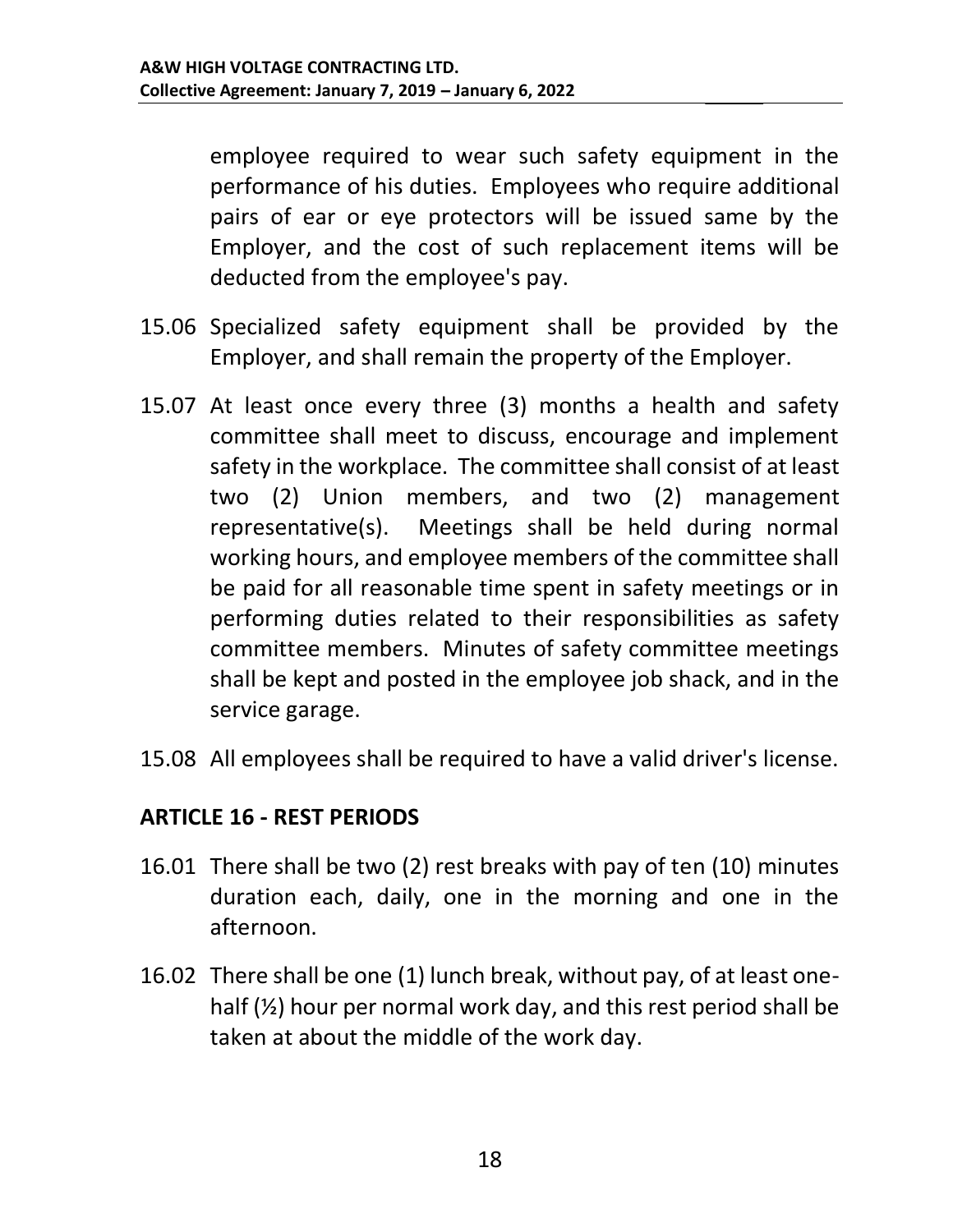16.03 Before commencing overtime work, employees shall be entitled to a ten (10) minute paid rest break.

#### ARTICLE 17 - BEREAVEMENT LEAVE

17.01 An employee shall be granted up to three (3) regular scheduled workdays' leave, without loss of pay or benefits, in the case of death of a parent, spouse, brother, sister or child.

Payment shall be made only to the extent of time lost for making arrangements and attending the funeral. In order to claim payment, an employee may be required to provide a death certificate.

- 17.02 An employee shall be granted a minimum of one (1) regular scheduled workday leave, without loss of pay or benefits, in the case of death of a parent, spouse, brother, sister or child, for the purpose of a mourning period when the employee cannot attend the funeral.
- 17.03 In order to qualify for bereavement leave, the employee must have completed one (1) or more years of employment. Employees shall not be paid bereavement leave for days normally not worked, if on vacation time, if on paid holidays, and if receiving compensation from any other source.

#### ARTICLE 18 - LAYOFFS

18.01 Before giving notice of lay-off, the Employer will first meet with a steward or CLAC Representative to discuss alternatives, and to discuss the employees affected.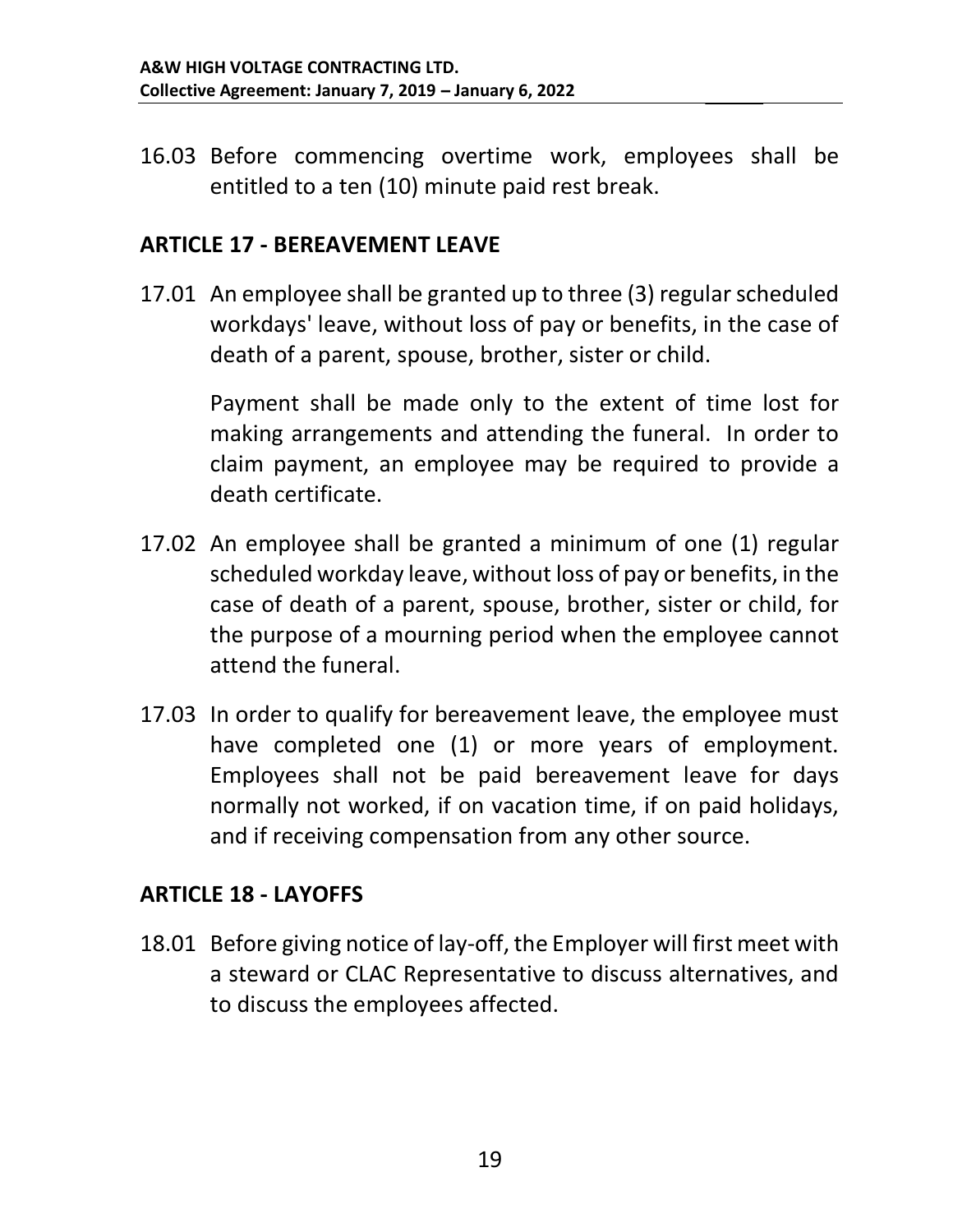#### ARTICLE 19 - GRIEVANCE PROCEDURE

19.01 The grievance procedure herein provided for are among the most important matters in the successful administration of this Agreement.

The Employer and the Union therefore agree that the designated grievance procedure, as hereinafter set forth, shall serve as and constitute the means to be utilized by the griever for the prompt disposition, decision and final settlement of a grievance arising in respect of the interpretation, application, administration, or alleged violation of this Agreement, and the specifically designated grievance procedure shall be strictly followed. Wherever the term "grievance procedure" is used in this Agreement, it shall be considered as including the arbitration process.

- 19.02 "Grievance" shall mean a complaint or claim concerning improper discipline or discharge, or a dispute with reference to the interpretation, application, administration or alleged violation of this Agreement.
- 19.03 The Employer shall be under no obligation to consider or process any grievance unless such grievance has been presented to the Employer in writing at Step 1 of the grievance procedure within five (5) days from the time the circumstances upon which the grievance is based were known or should have been known by the griever. However, if the Employer does consider or process a grievance which has been presented late, the Employer shall not be stopped or precluded at any stage from taking the position that the grievance is late and not arbitrable.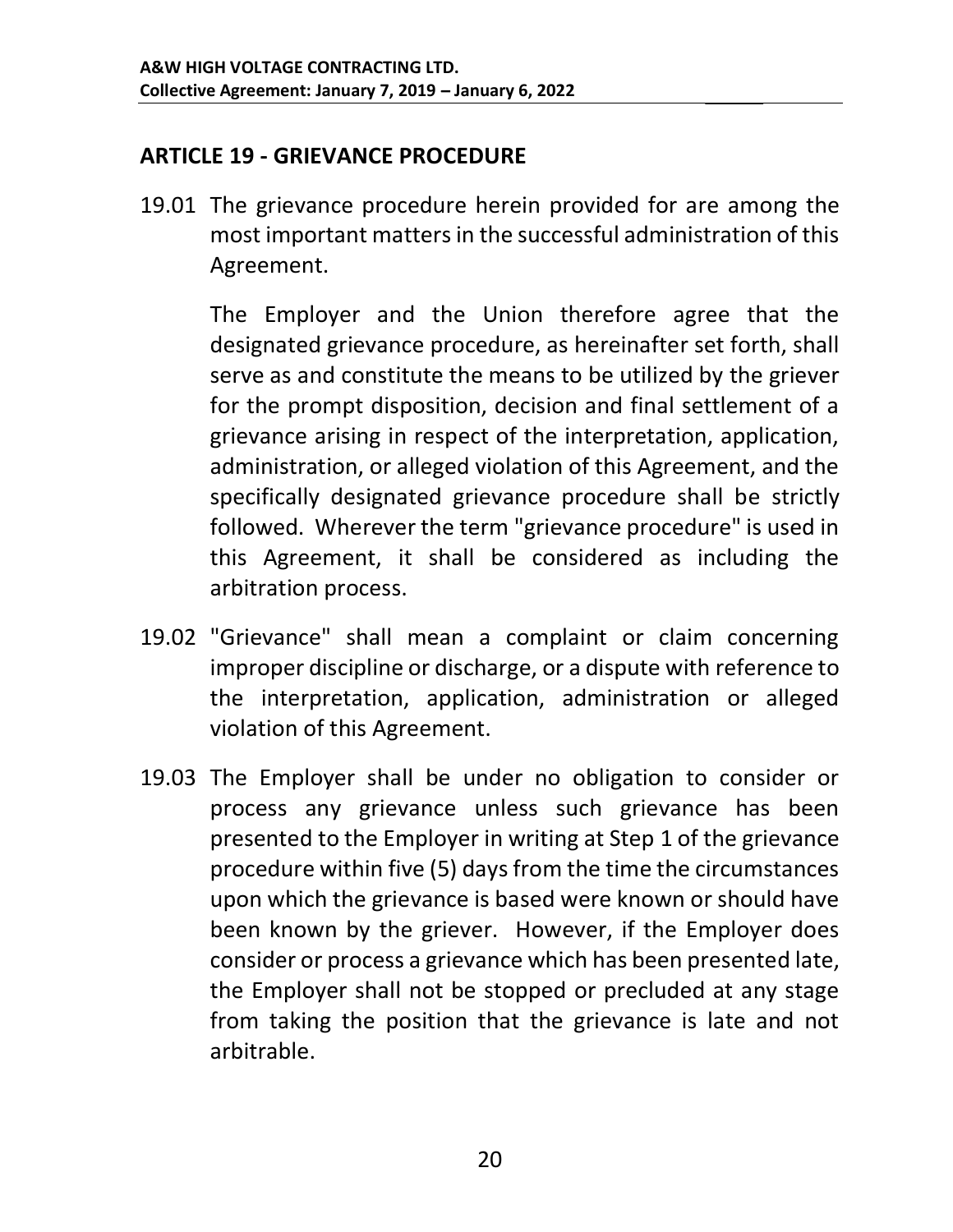- 19.04 All time limits referred to in the grievance procedure herein contained shall be deemed to mean "work days."
- 19.05 No employee shall have a grievance until he has discussed his complaint with his Foreman. If the employee's Foreman does not promptly settle the matter to the employee's satisfaction, an employee's proper grievance may be processed as follows:

#### Step 1

If an employee has a grievance, the grievance shall, within five (5) days referred to Article 19.03 hereof, be reduced to writing and presented to the designated Employer representative. The designated Employer representative shall give the griever a written reply as soon as possible, but not later than five (5) days after such decision. If such reply is not satisfactory to the griever, the next step must be taken within five (5) days of the designated Employer representative's answer, but not thereafter.

The grievance referred to above shall identify:

- a. the facts giving rise to the grievance;
- b. the section or sections of the Agreement claimed violated;
- c. the relief requested; and
- d. shall be signed by the employee.

#### Step 2

At this step, the written grievance shall be presented to the designated Employer representative within the aforesaid five (5) days of receipt of the designated Employer representative's reply, but not thereafter. A meeting will be held between the Steward together with the griever involved and designated Employer representative and other representatives of the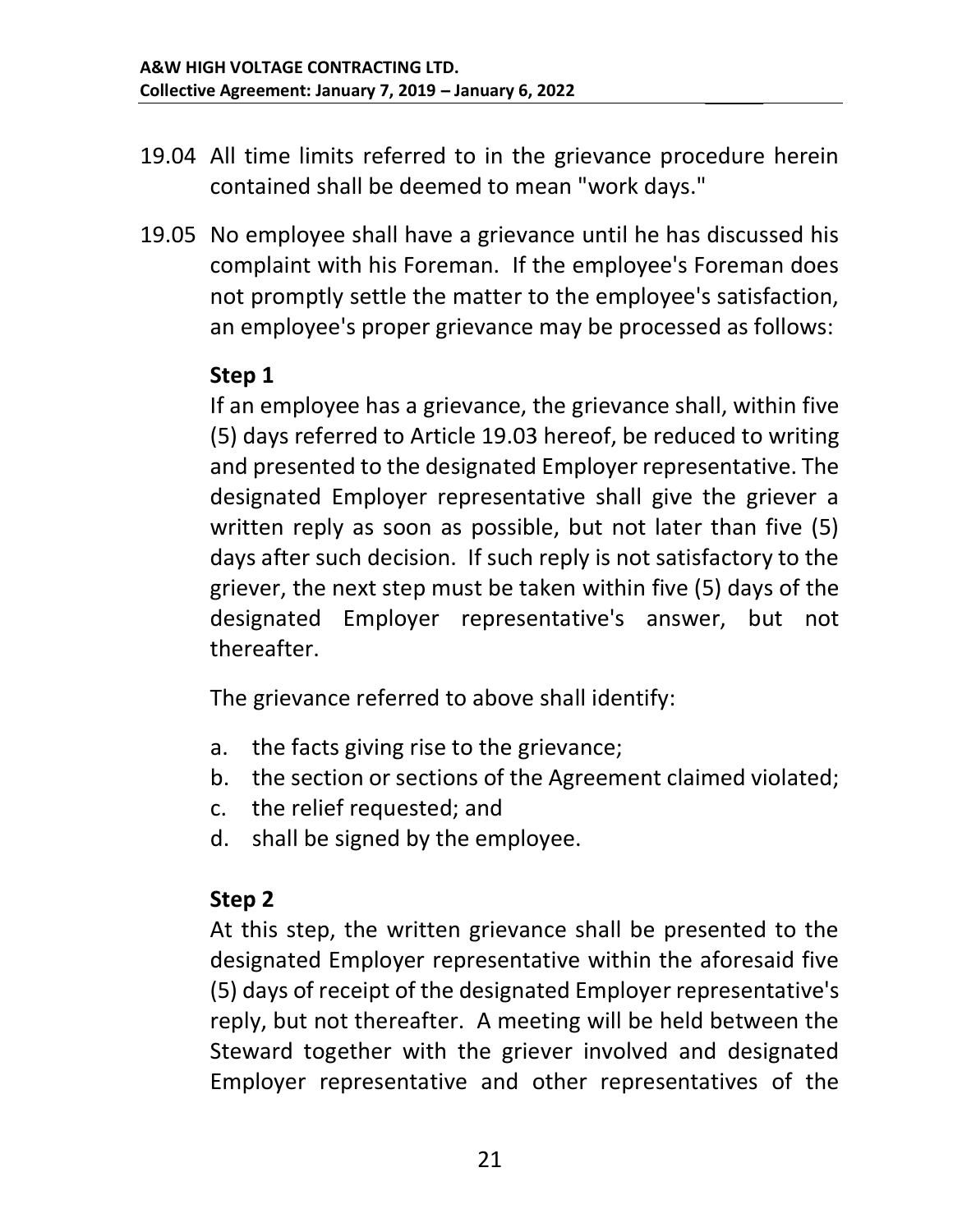Employer, within five (5) days of the presentation of the written grievance to the designated Employer representative. The designated Employer representative shall give his written reply to the Steward within five (5) days of such meeting.

If the designated Employer representative's reply is not satisfactory to the griever, the next step must be taken within five (5) days after the delivery of the designated Employer representative's reply to the steward, but not thereafter.

#### Step 3

In the event the grievance is not settled at Step 2, the party having carriage of the grievance shall request arbitration of the grievance pursuant to Section 133 of the Ontario Labour Relations Act, R.S.O. 1990 within five (5) days from the delivery of the decision at Step 2 to the Steward, but not thereafter.

19.06 The board of arbitration shall not be authorized to make any decisions inconsistent with the provisions of this Agreement, nor to alter, modify or amend any part of this Agreement, nor to adjudicate any matter not specifically assigned to it by the notice to arbitrate specified in Step 3 of Article 19.05 hereof.

#### 19.07 Union Policy Grievance or Employer Grievance

A Union policy grievance or an Employer grievance may be submitted to the Employer or the Union, as the case may be, in writing, within ten (10) days from the time the circumstances upon which the grievance is based were known or should have been known by the griever. A meeting between the Employer and the Union shall be held within five (5) days of the presentation of the written grievance and shall take place within the framework of Step 3 of Article 19.05 hereof. The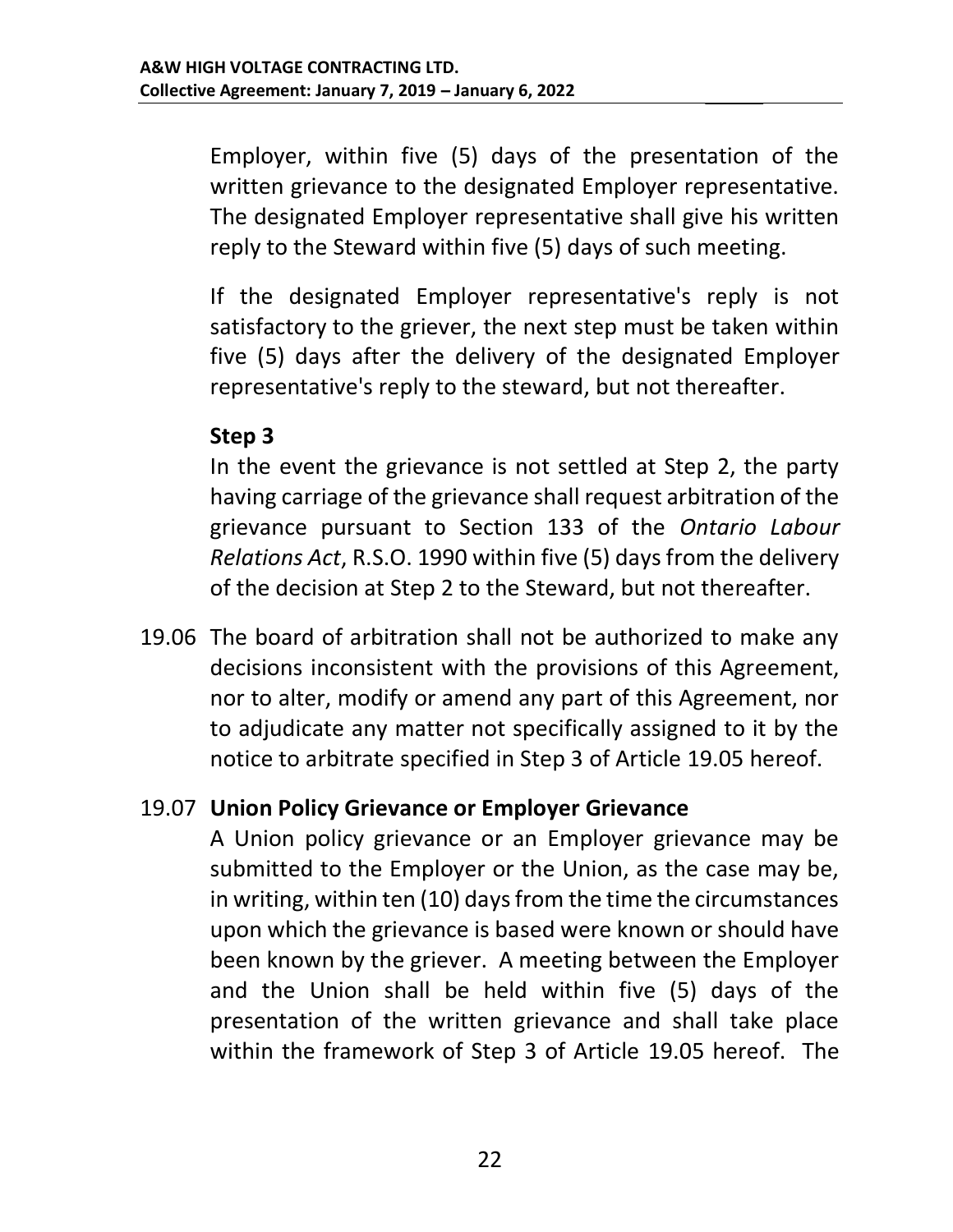Employer or the Union, as the case may be, shall give its written decision within five (5) days after such meeting has been held.

If the decision is unsatisfactory to the grieving party, the grievance may be submitted to arbitration within fifteen (15) days of the delivery of such written decision and the arbitration sections of this Agreement shall be followed.

If the Employer is not advised of the Union's intention to proceed to arbitration within five (5) days, the Employer shall not be liable for any damages during the foregoing fifteen (15) day period.

The provisions of this paragraph 19.07 shall not be used by the Union to institute a grievance directly affecting an employee or employees which such employee or employees could themselves institute, and the provisions of Article 19.05 hereof shall not thereby be bypassed.

#### ARTICLE 20 - SUBCONTRACTING OF WORK

- 20.01 Subject to Article 20.02, the Employer may contract out work where:
	- a. he does not possess the necessary facilities or equipment;
	- b. he does not have and/or cannot acquire the required manpower;
	- c. he cannot provide the specified quality or is unable to meet projected time limits.
- 20.02 The Employer shall not subcontract any bargaining unit work covered by this Agreement if employees qualified to do the work are on layoff; if employees qualified to do the work must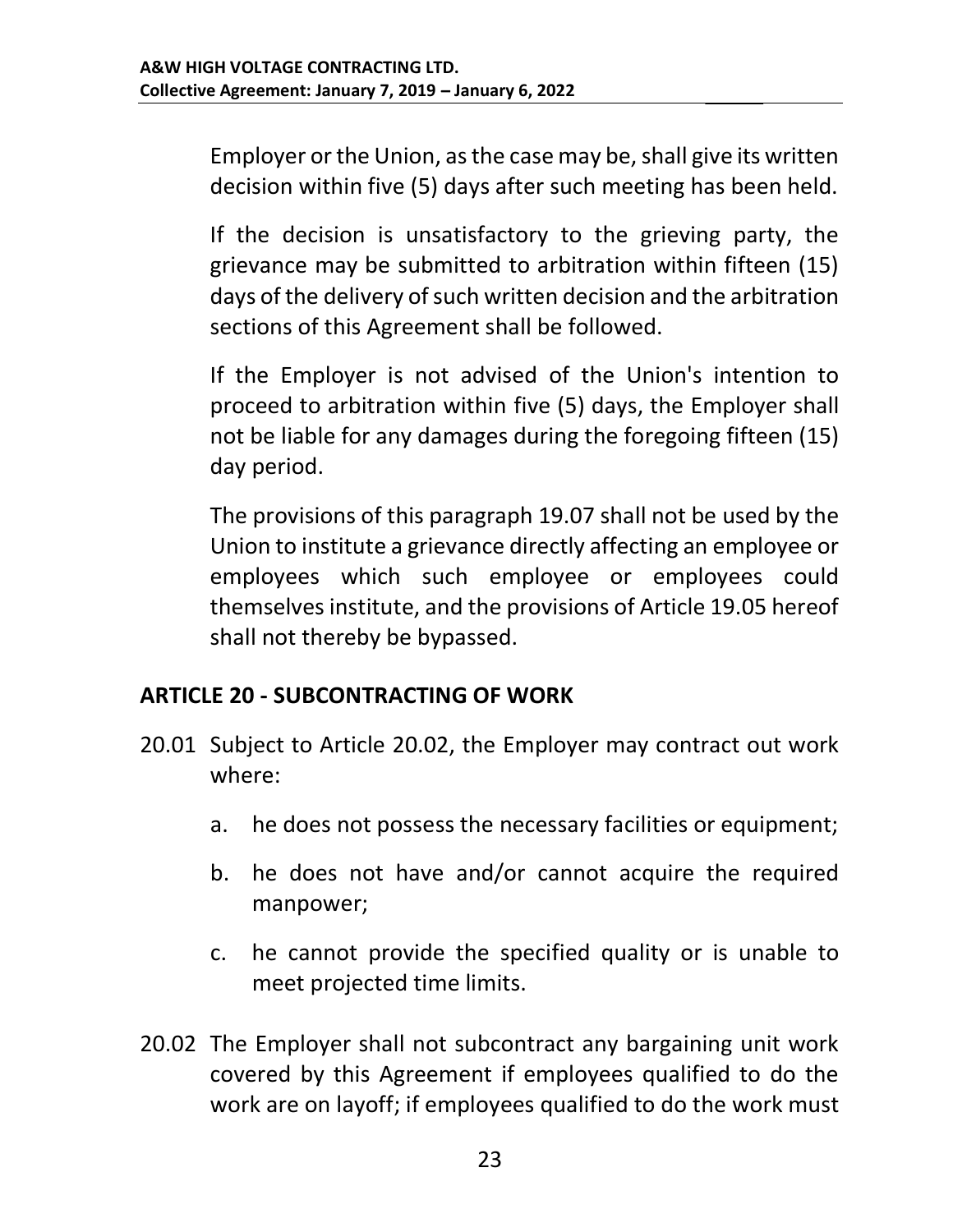be laid off, demoted or discharged as a result of the subcontracting out of work; or if other members of the Union qualified to do the work are available for the work.

#### ARTICLE 21 - JOB TRANSFERS

- 21.01 Employees who are interested in transferring to another position shall advise the Employer of such interest by filing a request for transfer. When a job vacancy occurs, the Employer will give priority to employees with applications on file prior to hiring a new employee.
- 21.02 Any employee who, for the convenience of the Employer, is temporarily transferred for one (1) or more days to another job for which the rate of pay is different from that in effect for such employee's regular job, shall be paid the higher rate while so employed at the Employer's discretion.
- 21.03 Any employee who, for the convenience and benefit of the employee, is temporarily transferred for more than one (1) day to another job instead of being laid-off due to lack of work, breakdown of machinery, or other like cause, shall be paid the rate for the job to which he is transferred while so employed

#### ARTICLE 22 - DURATION

22.01 This Agreement shall become effective on the seventh day of January two thousand and nineteen (2019), and shall remain in full force and effect until the sixth day of January, two thousand and twenty-two (2022) and shall continue automatically thereafter during annual periods of one year each, unless either party notifies the other party in writing as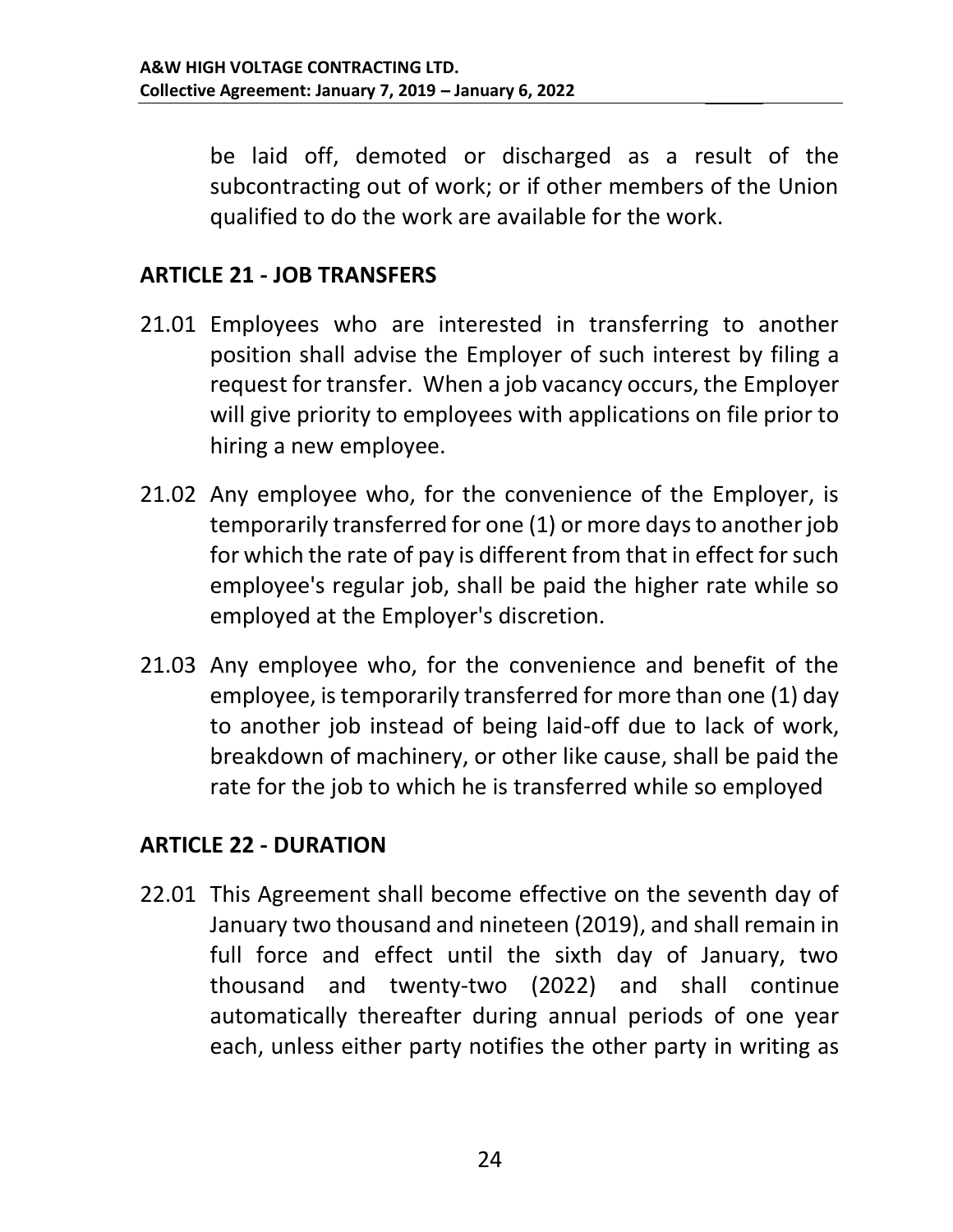provided for in Article 22.02 of its desire to negotiate amendments to this Agreement.

- 22.02 Notice that amendments are required shall only be given during the period of not more than ninety (90) days and not less than thirty (30) days prior to the sixth day of January, two thousand and twenty-two (2022) or similar periods thereof.
- 22.03 If notice of desire to amend this Agreement is given by either party in accordance with the foregoing, the other party agrees to meet for purposes of negotiations.

Dated at CAMBRIDGE, ON, this 26<sup>+</sup> day of **FERUPRY**, 2019.

Signed on behalf of A&W HIGH VOLTAGE CONTRACTING LTD.

Per:

 $Perr$ 

Signed on behalf of **CONSTRUCTION WORKERS UNION, CLAC LOCAL 52** 

Per:  $21441$ 

Per:  $\frac{1}{1}$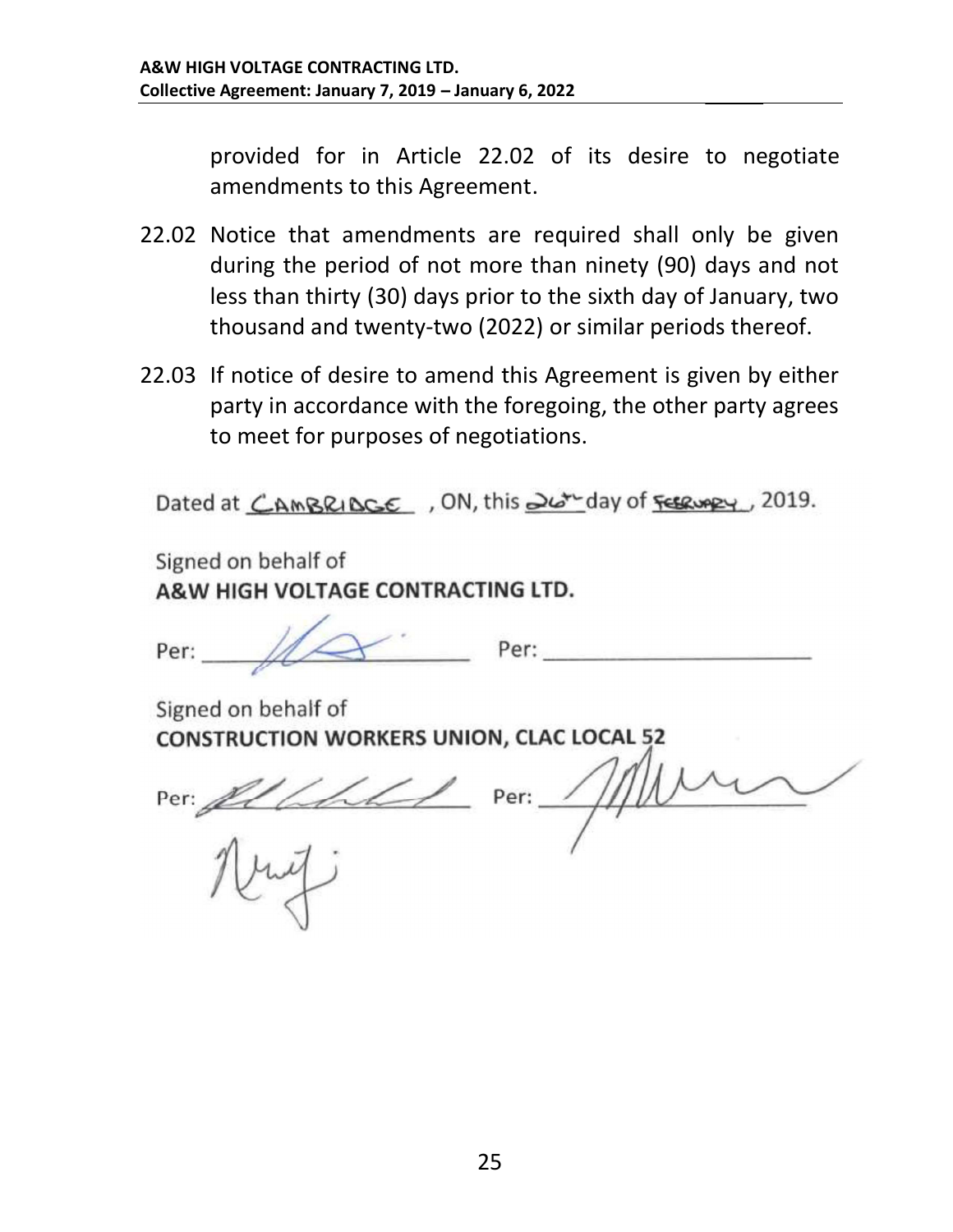| <b>January 1, 2019</b>     | <b>Base</b><br><b>Wage</b> | Vac/Stat<br>Pay 10% | E&A    | H&W    | <b>Pension</b><br>7% | <b>Total</b> |
|----------------------------|----------------------------|---------------------|--------|--------|----------------------|--------------|
| <b>General Foreman</b>     | \$60.36                    | \$6.04              | \$0.10 | \$1.80 | \$4.23               | \$72.53      |
| Foreman                    | \$53.30                    | \$5.33              | \$0.10 | \$1.80 | \$3.73               | \$64.26      |
| Power Lineman Journeyman   | \$43.55                    | \$4.36              | \$0.10 | \$1.80 | \$3.05               | \$52.85      |
| Apprentice 4th Year        | \$36.79                    | \$3.68              | \$0.10 | \$1.80 | \$2.58               | \$44.94      |
| <b>Apprentice 3rd Year</b> | \$32.71                    | \$3.27              | \$0.10 | \$1.80 | \$2.29               | \$40.17      |
| <b>Apprentice 2nd Year</b> | \$28.62                    | \$2.86              | \$0.10 | \$1.80 | \$2.00               | \$35.39      |
| <b>Apprentice 1st Year</b> | \$24.55                    | \$2.46              | \$0.10 | \$1.80 | \$1.72               | \$30.63      |
| Journeyman Mechanic        | \$38.16                    | \$3.82              | \$0.10 | \$1.80 | \$2.67               | \$46.55      |
| <b>Apprentice 3rd Year</b> | \$28.67                    | \$2.87              | \$0.10 | \$1.80 | \$2.01               | \$35.45      |
| <b>Apprentice 2nd Year</b> | \$25.09                    | \$2.51              | \$0.10 | \$1.80 | \$1.76               | \$31.26      |
| <b>Apprentice 1st Year</b> | \$24.54                    | \$2.45              | \$0.10 | \$1.80 | \$1.72               | \$30.62      |

#### **SCHEDULE "A"** CLASSIFICATIONS AND HOURLY RATES

| <b>January 1, 2020</b>     | <b>Base</b><br><b>Wage</b> | Vac/Stat<br>Pay 10% | <b>E&amp;A</b> | H&W    | <b>Pension</b><br>7% | <b>Total</b> |
|----------------------------|----------------------------|---------------------|----------------|--------|----------------------|--------------|
| <b>General Foreman</b>     | \$61.57                    | \$6.16              | \$0.10         | \$1.85 | \$4.31               | \$73.99      |
| Foreman                    | \$54.37                    | \$5.44              | \$0.10         | \$1.85 | \$3.81               | \$65.56      |
| Power Lineman Journeyman   | \$44.42                    | \$4.44              | \$0.10         | \$1.85 | \$3.11               | \$53.92      |
| Apprentice 4th Year        | \$37.52                    | \$3.75              | \$0.10         | \$1.85 | \$2.63               | \$45.85      |
| Apprentice 3rd Year        | \$33.36                    | \$3.34              | \$0.10         | \$1.85 | \$2.34               | \$40.99      |
| <b>Apprentice 2nd Year</b> | \$29.19                    | \$2.92              | \$0.10         | \$1.85 | \$2.04               | \$36.11      |
| Apprentice 1st Year        | \$25.04                    | \$2.50              | \$0.10         | \$1.85 | \$1.75               | \$31.25      |
| Journeyman Mechanic        | \$38.93                    | \$3.89              | \$0.10         | \$1.85 | \$2.72               | \$47.49      |
| Apprentice 3rd Year        | \$29.25                    | \$2.92              | \$0.10         | \$1.85 | \$2.05               | \$36.17      |
| <b>Apprentice 2nd Year</b> | \$25.60                    | \$2.56              | \$0.10         | \$1.85 | \$1.79               | \$31.90      |
| Apprentice 1st Year        | \$25.03                    | \$2.50              | \$0.10         | \$1.85 | \$1.75               | \$31.24      |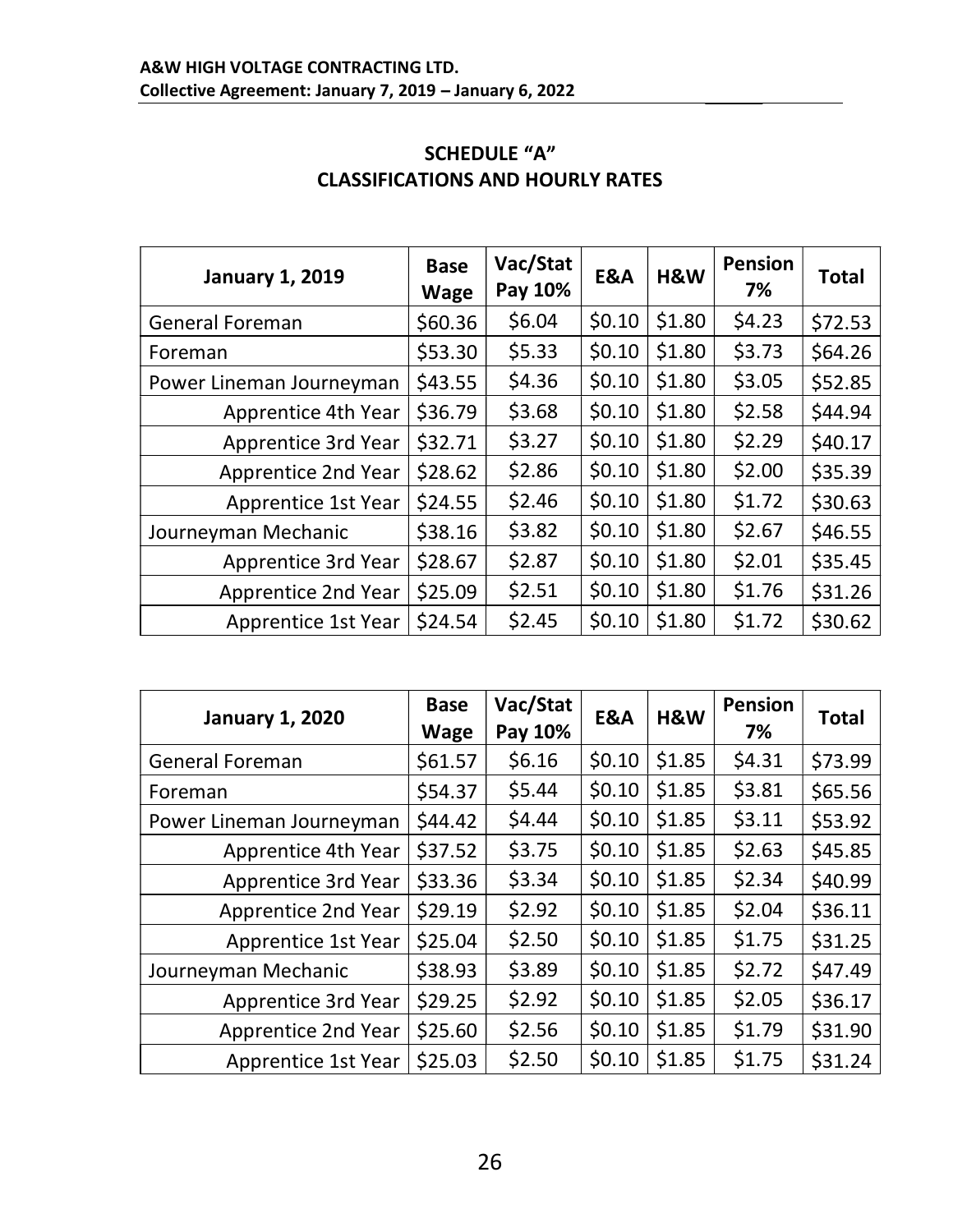#### A&W HIGH VOLTAGE CONTRACTING LTD. Collective Agreement: January 7, 2019 - January 6, 2022

| <b>January 1, 2021</b>     | <b>Base</b><br><b>Wage</b> | Vac/Stat<br>Pay 10% | E&A    | H&W    | <b>Pension</b><br>8% | <b>Total</b> |
|----------------------------|----------------------------|---------------------|--------|--------|----------------------|--------------|
| <b>General Foreman</b>     | \$62.19                    | \$6.22              | \$0.10 | \$1.85 | \$4.97               | \$75.43      |
| Foreman                    | \$54.91                    | \$5.49              | \$0.10 | \$1.85 | \$4.39               | \$66.84      |
| Power Lineman Journeyman   | \$44.87                    | \$4.49              | \$0.10 | \$1.85 | \$3.59               | \$54.99      |
| Apprentice 4th Year        | \$37.90                    | \$3.79              | \$0.10 | \$1.85 | \$3.03               | \$46.77      |
| <b>Apprentice 3rd Year</b> | \$33.70                    | \$3.37              | \$0.10 | \$1.85 | \$2.70               | \$41.81      |
| <b>Apprentice 2nd Year</b> | \$29.49                    | \$2.95              | \$0.10 | \$1.85 | \$2.36               | \$36.84      |
| <b>Apprentice 1st Year</b> | \$25.29                    | \$2.53              | \$0.10 | \$1.85 | \$2.02               | \$31.90      |
| Journeyman Mechanic        | \$39.31                    | \$3.93              | \$0.10 | \$1.85 | \$3.15               | \$48.44      |
| Apprentice 3rd Year        | \$29.54                    | \$2.95              | \$0.10 | \$1.85 | \$2.36               | \$36.91      |
| <b>Apprentice 2nd Year</b> | \$25.85                    | \$2.59              | \$0.10 | \$1.85 | \$2.07               | \$32.56      |
| <b>Apprentice 1st Year</b> | \$25.28                    | \$2.53              | \$0.10 | \$1.85 | \$2.02               | \$31.89      |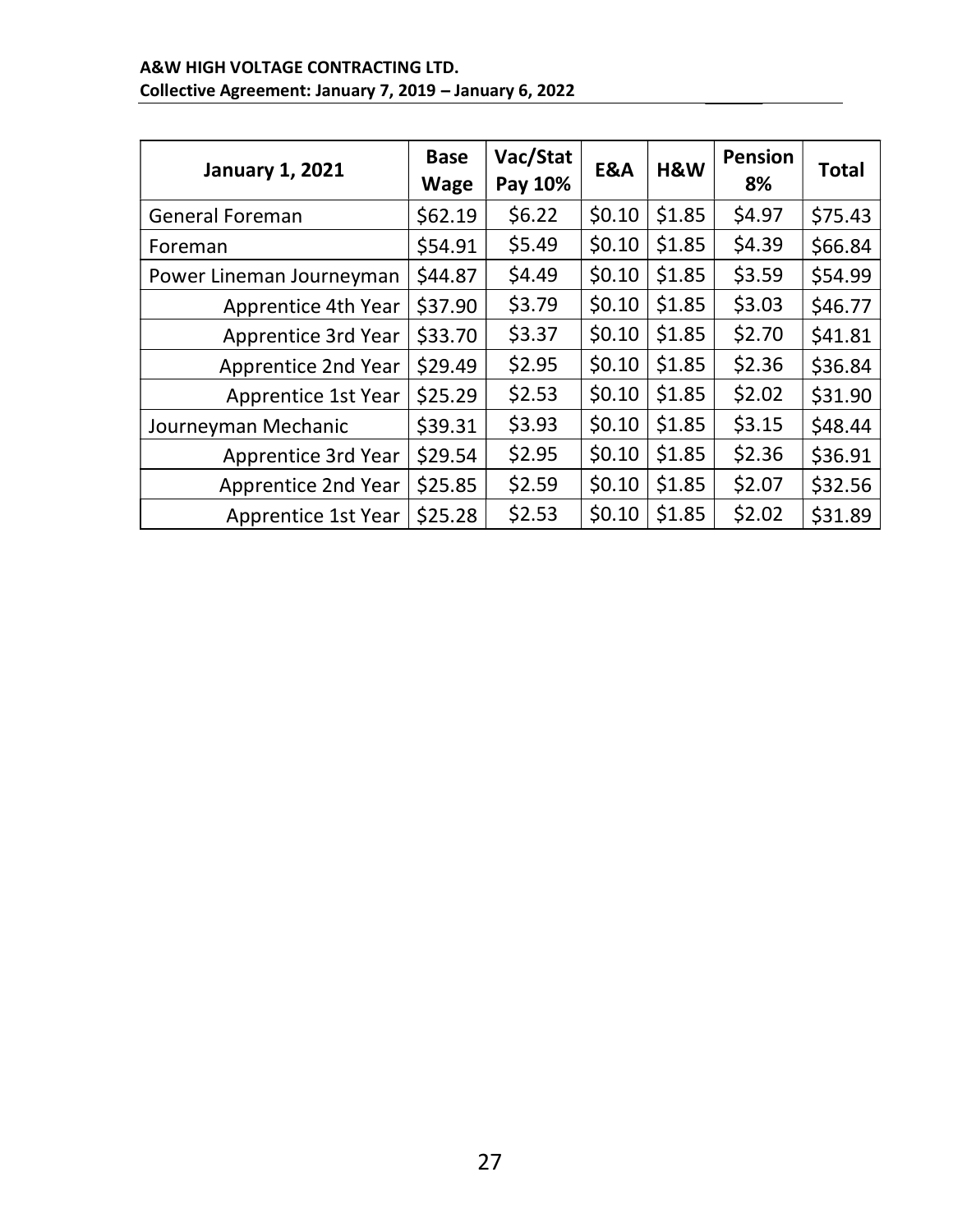#### LETTER OF AGREEMENT #1

#### Between

#### A&W HIGH VOLTAGE CONTRACTING LTD. (hereinafter referred to as "the Employer")

and

#### CONSTRUCTION WORKERS UNION, CLAC LOCAL 52 (hereinafter referred to as "the Union")

#### APPRENTICESHIP TRAINING AND PAYMENT OF UPFRONT COSTS

The parties to this Collective Agreement agree to the following letter to be signed by each employee upon the commencement of their apprenticeship training:

In recognition that the Employer, A&W High Voltage Contracting Ltd., wants to promote and support its apprentices, it commits to pay the upfront expenses associated with the necessary classroom instruction from the Apprenticeship Training Program; including, but not limited to the payment of fees and hours for classroom study associated with the specific level of training required (hereinafter referred to as the "Upfront Expenses"), which is estimated to be approximately six thousand dollars (\$6,000.00) per year of training.

In exchange for the Employer paying these Upfront Expenses, the Apprentice/Employee commits to continued employment with the Employer. The Apprentice/Employee understands that he/she must remain in the employ of the Employer for a period of two years following the completion of each year of training within the Apprenticeship program. Should the Apprentice/Employee leave the employ of the Employer, whether by resignation or dismissal for just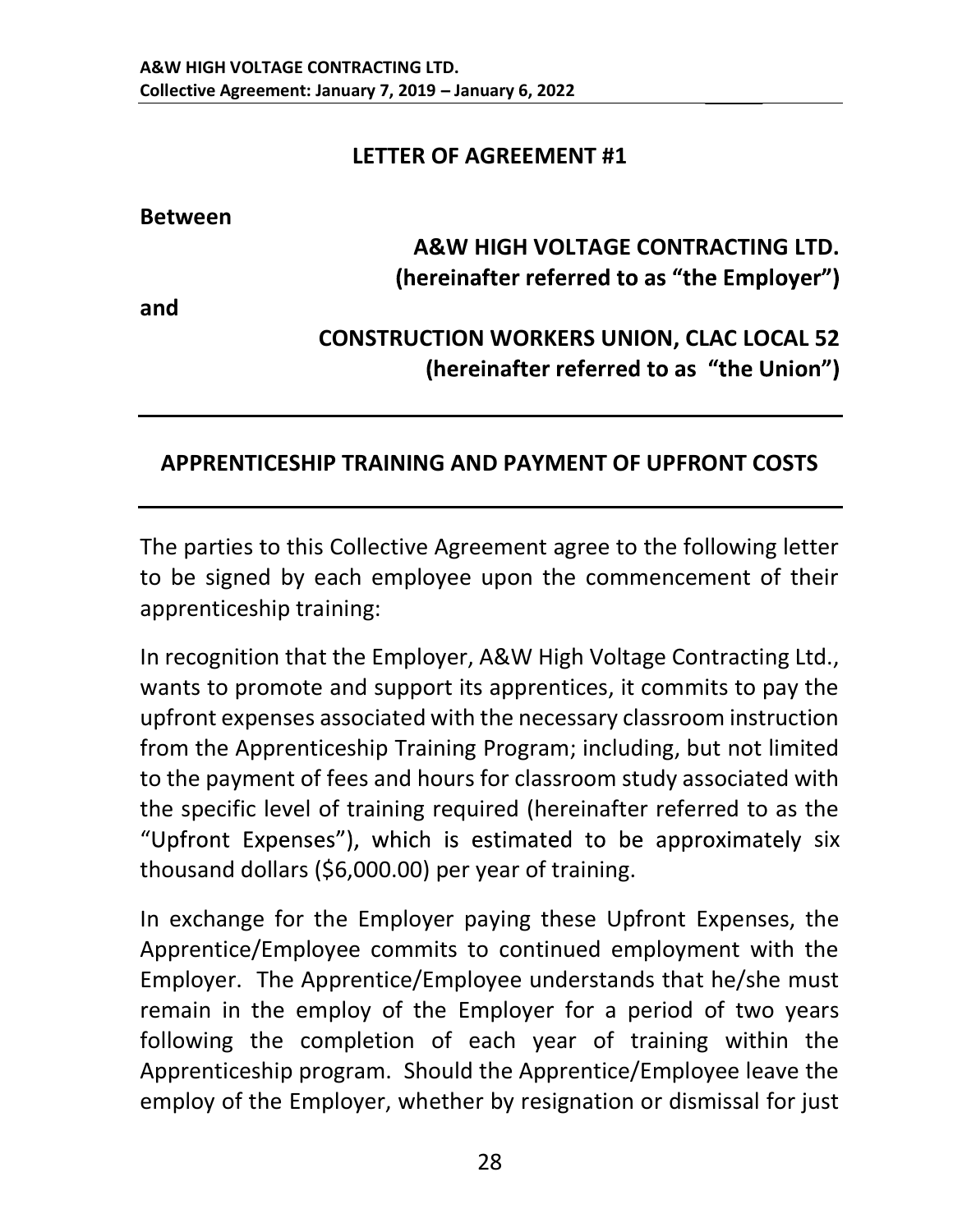cause and not reversed through the grievance procedure, the Apprentice/Employee agrees to pay back the Employer the amounts set out below and agrees that such payment shall be deducted from any outstanding wages or monies owed, including vacation pay, overtime, termination or severance pay, or from any other payments whatsoever, according to the following schedule:

- Leave within 0 through 6 months of completion of class time  $\bullet$ - authorized to deduct 75% of the Upfront Expenses;
- Leave within 6 months to 12 months of completion of class time - authorized to deduct 50% of the Upfront Expenses;
- Leave within 12 months to 18 months of completion of class time -authorized to deduct 25% of the Upfront Expenses.

For example, if Apprentice/Employee A completes two years of apprenticeship training, at a cost of \$6,000 per year (for a total of \$12,000 in Upfront Expenses) and then resigns or is dismissed from the Employer's employ 8 months after the completion of class time, then the Employer would be authorized to deduct 50% of the Upfront Expenses (equivalent to the sum of six thousand dollars (\$6,000) from Apprentice/Employee A's outstanding wages or monies owed.

By signing below, the Apprentice/Employee authorizes the Employer to deduct according to the above schedule should he/she leave the employ of the Employer. The Employer and the Apprentice/Employee agree that this Letter of Agreement shall be considered the written authorization required by section 13(3) of the Employment Standards Act, 2000 and further agree to execute such further documents, and take such further steps as may be required to give full effect to this intention.